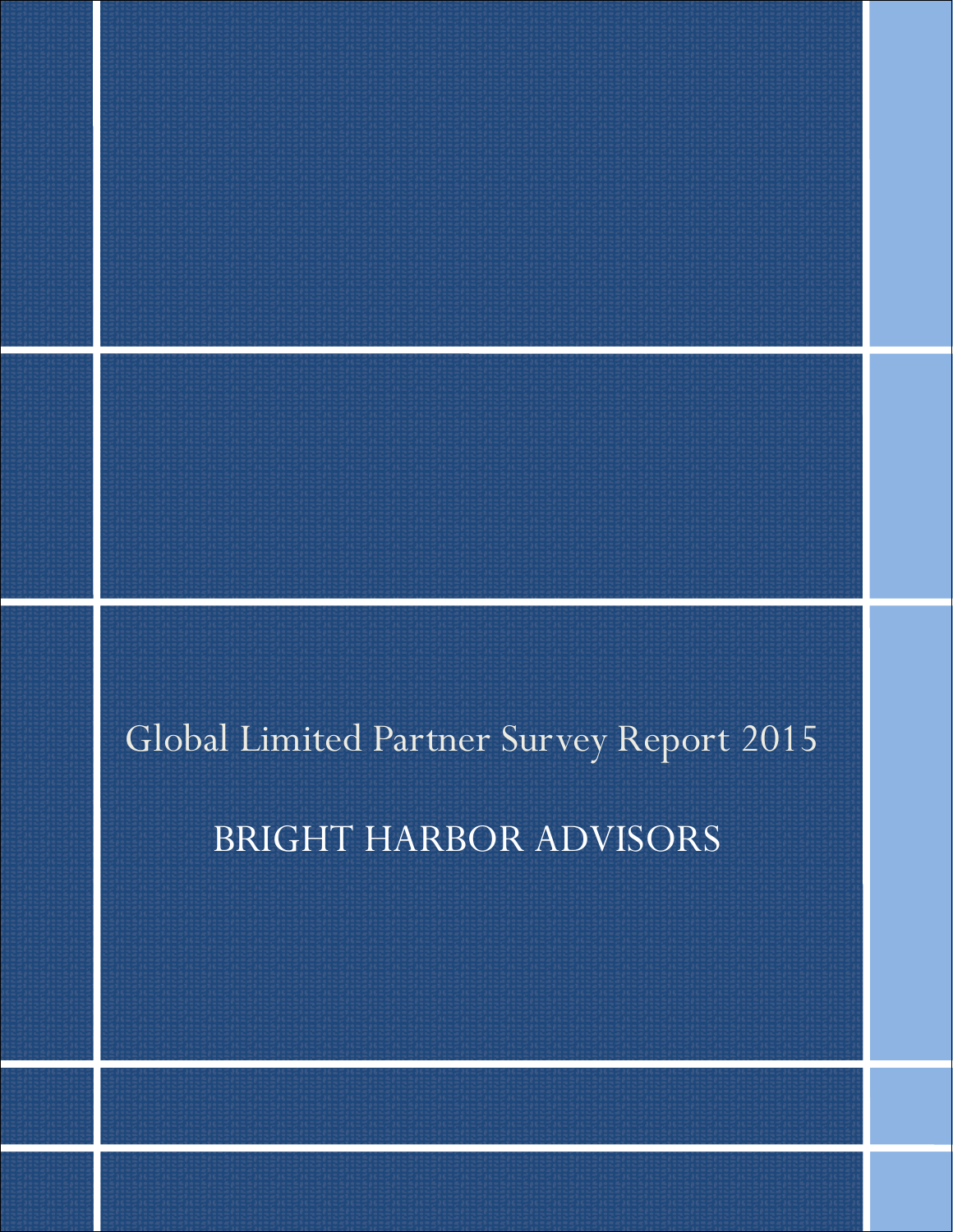# Global Limited Partner Survey Report 2015 Global Limited Partner Survey Report 2015

# Introduction

As we go to press on this suvey, the volatilty in the public markets, commodities and emerging-market currencies spiked over the last few weeks primarily in reaction to China's unexpected devaluation of its currency earlier in August, which amplified worries about a slowdown in the world's second-largest economy. In addition, investors also contended with the prospect of the U.S. Federal Reserve pushing ahead with raising rates from low levels, which have provided support for financial markets across the globe in recent years. That all being said, the results of our 2015 survey suggests that support for the private equity asset class hasn't been stronger as valuations rise and distributions continue to flow in. Of course, there is concern from our respondents that at least the US public markets are overvalued and also an overwhelming agreement that there will be some type of correction in the US Credit markets within the next two years.

To take the pulse of the private equity industry and identify key opportunities and constraints for global private equity investors, Bright Harbor Advisors conducted its 2015 LP (Limited Partner) Survey, collecting data from a diversified base of qualified investors who are located in over 25 countries with a combined private equity allocation exceeding \$500 billion. This is the third survey the research team at Bright Harbor Advisors has conducted and we continue to maintain a core set of questions such that we can understand the trends over time. It should be noted that the responses to this survey were collected in August and months prior to the recent global macro changes and related market volaility. Our previous Global Limited Partner Survey Report was done in August of 2013 and is available on our website. Some of the notable findings from our current 2015 survey include:

Overall, we found that 44% of global respondents that we define as Traditional Investors (excluding secondary funds and fund of funds) allocate more than 10% of their AUM to private equity. Coincidentally, also 44% of those same respondents were underallocated to private equity based on their actual versus target exposures.

Investors universally continue to find the US as the most attractive region for making private equity investments, with a strong interest in growth equity and lower/middle market buyout. Interestingly, distressed debt jumped four positions since the last survey. While an astounding 69% of Traditional Investors believe the US markets are overvalued and 17% believe that there will **not** be a correction in the US Credit Market in the near term.

Investing in Other European (non-Western) countries has increased in favor with the UK and Europe (ex. Scandinavia, Central and Eastern Europe, Spain) ranking one and two after the US as the most desirable geographies.

There has also been a shift in interest within emerging markets since the 2013 survey. China jumped one place to position itself as the most attractive region, while Southeast Asia lost three positions and went from first to fourth. India gained dramatic positive sentiment growing six positions from eighth to second place.

Global private equity investors continue to realize the importance of establishing relationships with new GPs (General Partners). The 2015 survey results show continued interest by LPs to increase their exposure to new GP relationships. 84% of Traditional Investors and 96% of Non Traditional Investors (secondary funds and fund of funds) expect some percent of their allocation to go to new GP relationships, a 9% growth from our 2013 survey.

Similar to our last survey, this year's results show a continued positive sentiment for first-time funds from both Traditional and Non Traditional Investors. Moreover, Traditional Investors surveyed that would invest in a first-time fund increased to 65% from 44% in our last survey.

In creating the 2015 survey, we wanted to better understand LP's appetite towards co-investments, as we see a trend of growing interest in this investment strategy. Accordingly, the results show that more than half of investors surveyed are either actively or opportunistically co-investing. Only a fifth of investors showed no interest towards co-investments. Not surprisingly, lower fees and higher returns were ranked as the two main reasons for LPs to pursue a co-investment opportunity.

We hope this report provides an interesting view into the current global private equity market. The team at Bright Harbor would like to thank the survey respondents for taking the time to share their perspectives. As always, we welcome any feedback you may have.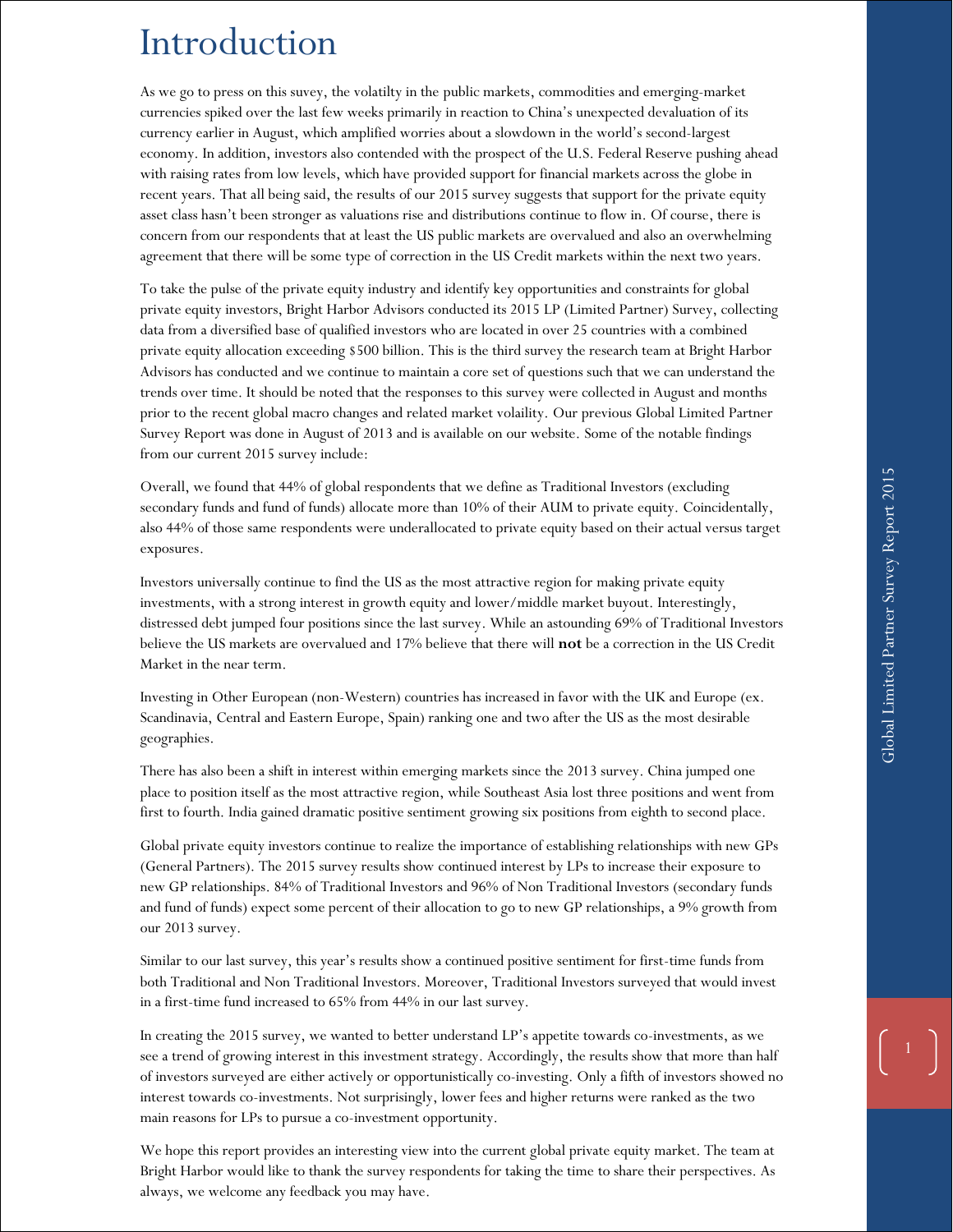# Respondent **Overview**

The 2015 Bright Harbor LP Survey collected data from a diversified base of 101 institutional investors and large family offices that are located in over 25 countries with a combined AUM exceeding \$1.8 trillion.

Latin America  $4%$ 

4%

 $4%$ 

Consistent with the geographical allocation in our past surveys, the majority of the respondents were North American and European. Only 13% of investor responses come from outside these regions.

Pension funds make up the largest portion of the survey respondents, followed by fund of funds and family offices.

#### US 55% Canada 9% Scandinavia 5% Switzerland 5% France Germany countries UK 2% Other European 3% Africa 2% Middle East 1% Japan 1% China 1% Australia 1% Rest of the World 3% **Investors by Country**

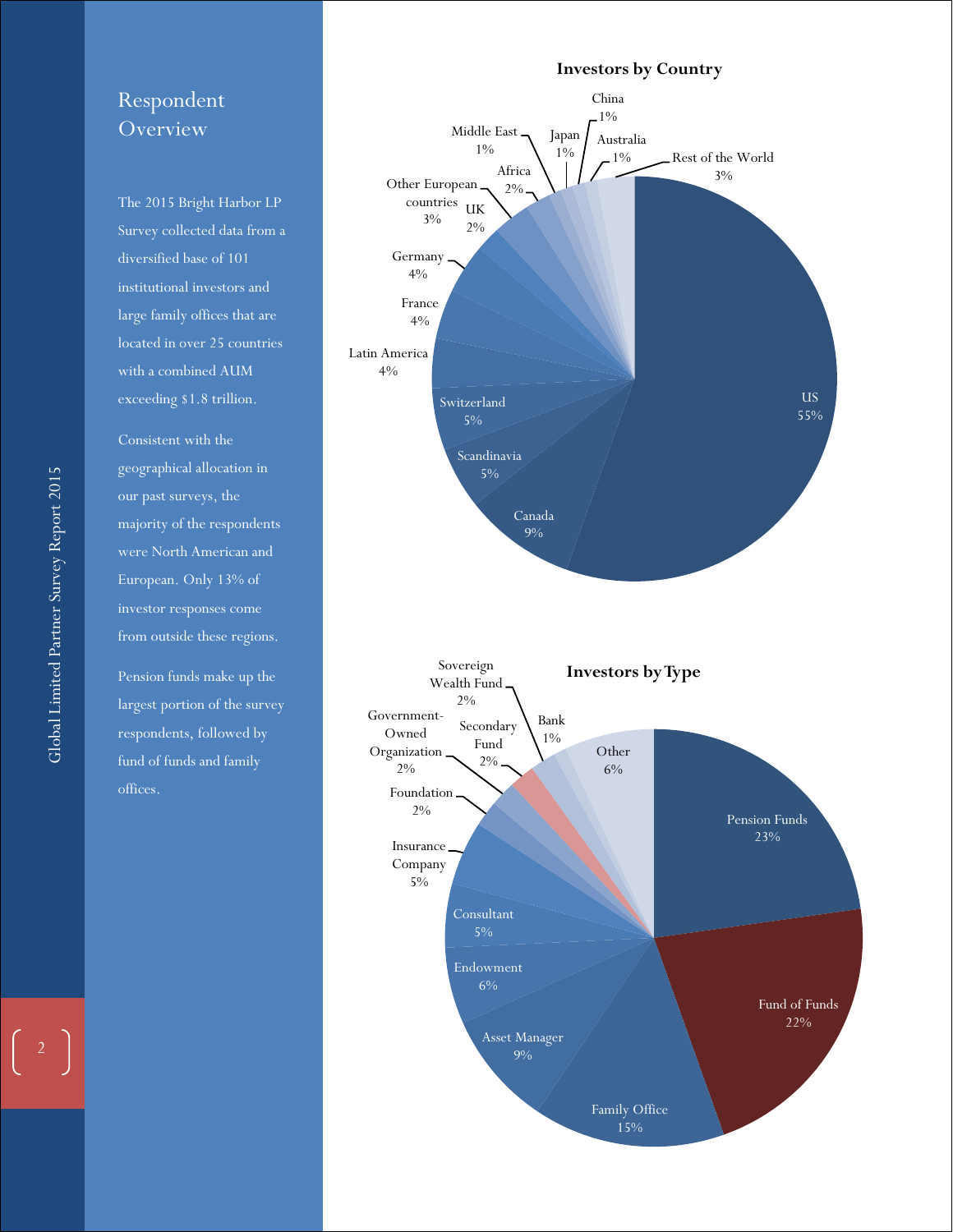

#### **Non Traditional Investors by Location**



# Traditional and Non Traditional Investors

Similar to our past surveys, we split investor responses into two categories: Traditional and Non Traditional Investors (the latter consists of only those identified as secondary funds and/or fund of funds). We believe this distinction is important given the different objectives, constraints and investment styles of these groups.

The mix of respondents was consistently more heavily weighted towards Traditional Investors in 2015 (at 76%), similar to the percentage of 75% in 2013. While Non Traditional Investors made up 24% of respondents, compared with 25% in 2013. This is relevant when we reference the 2013 survey to identify trends.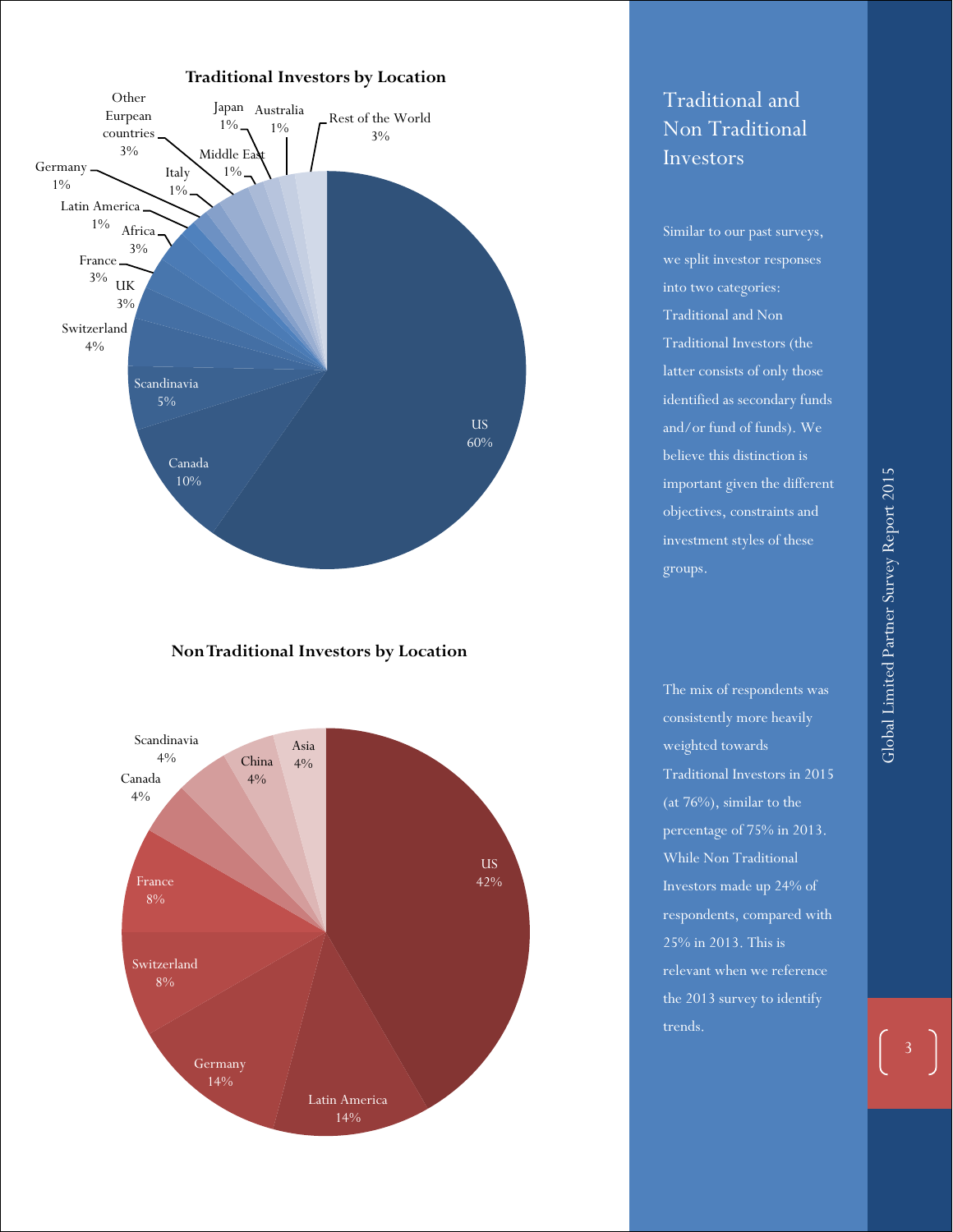# Assets Under Management

The 2015 survey includes data from many different sized investors, providing a broad perspective.

# Private Equity Allocations

In 2013, we saw a noticeable decrease in the allocation of Traditional Investors to private equity from the previous survey. In 2015, we see an increased allocation for Traditional Investors. Although the respondents that allocate more than 20% of their assets to private equity only grew slightly from 25% to 28% since our last survey, the respondents that allocate more than 10% to private equity increased from 37% to 44%.

Non Traditional Investors generally have most of their overall allocation to private equity.

#### **How much are your assets under management (AUM)?**



#### **How much of the AUM is committed to private equity?**

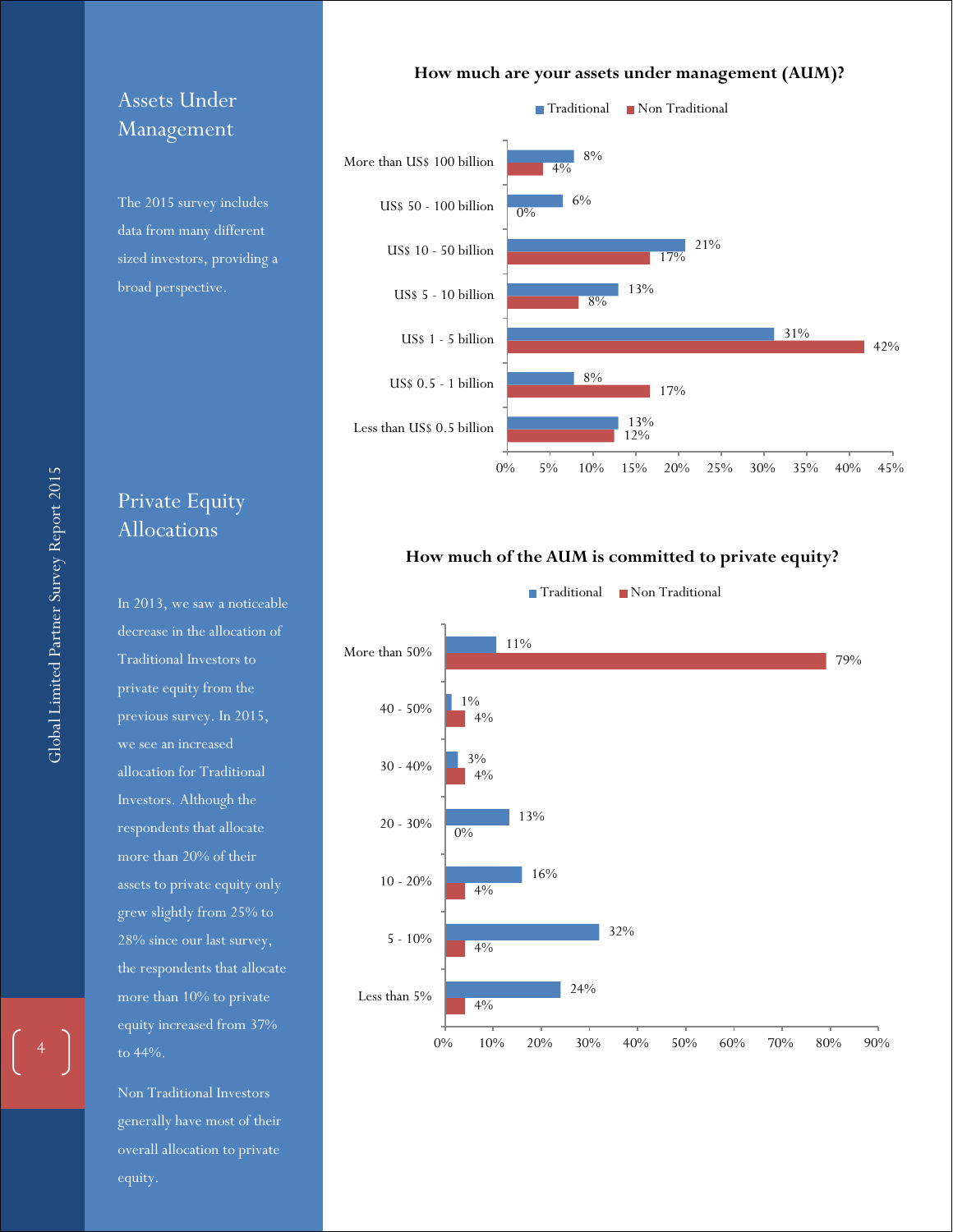#### **What is your actual allocation versus your target allocation for private equity?**



#### **What do you believe the amount you allocate to private equity in 2015 relative to 2014 will be?**



# Current and Expected Allocations

Consistent with the trend that we saw in our last survey, we continue to see an overall drop in the percentage of Traditional Investors who are on target with their private equity allocation and an increase in those that are underallocated. Traditional Investors who were underallocated to private equity increased from 28% to 44% since our last survey, and Traditional Investors who are over-allocated decreased by 53%.

Given that over 40% of Traditional Investors and Non Traditional Investors expect their private equity allocation to increase in 2015, this further supports our positive outlook on the asset class.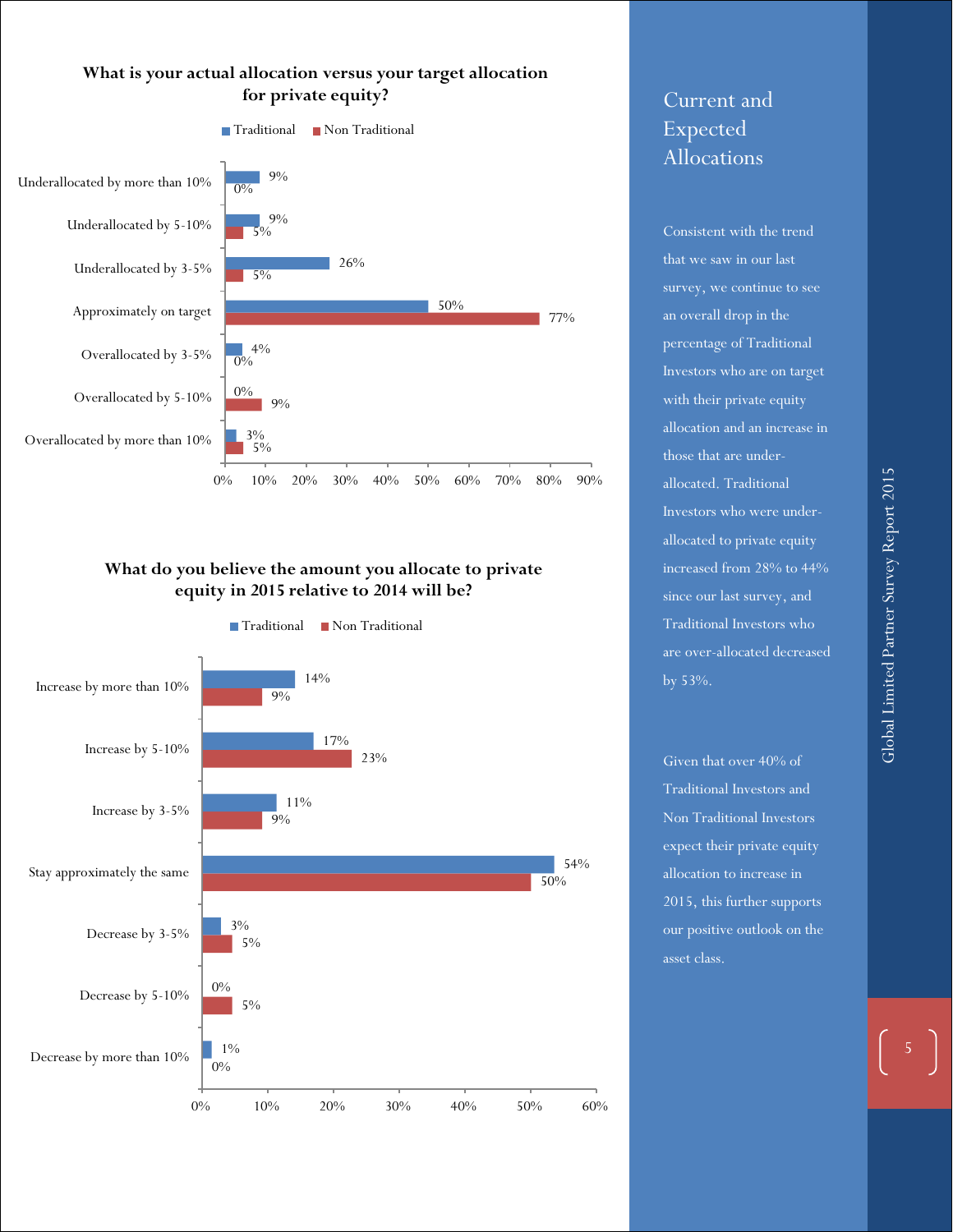# Allocation to New GPs

The 2015 survey results suggest the continued interest of LPs to increase their exposure to new GP relationships. 89% of Traditional and 96% of Non-Traditional Investors expect some percent of their allocation to go to new GP relationships. For Traditional Investors, this represents a 12% growth from our 2013 survey.

Over the next twelve months, more than half of Traditional and Non Traditional Investors see distributions outpacing capital calls. The biggest shift however since our 2013 survey is that 56% of Traditional Investors believe distributions will outpace capital calls compared to 46% in 2013, suggesting a higher level of confidence in the pace of distributions.

#### **Of your private equity allocation in 2015, what percent do you expect to be new GPs?**



#### **In the next twelve months, how do you expect the relationship between capital calls and distributions to evolve with regard to your portfolio?**

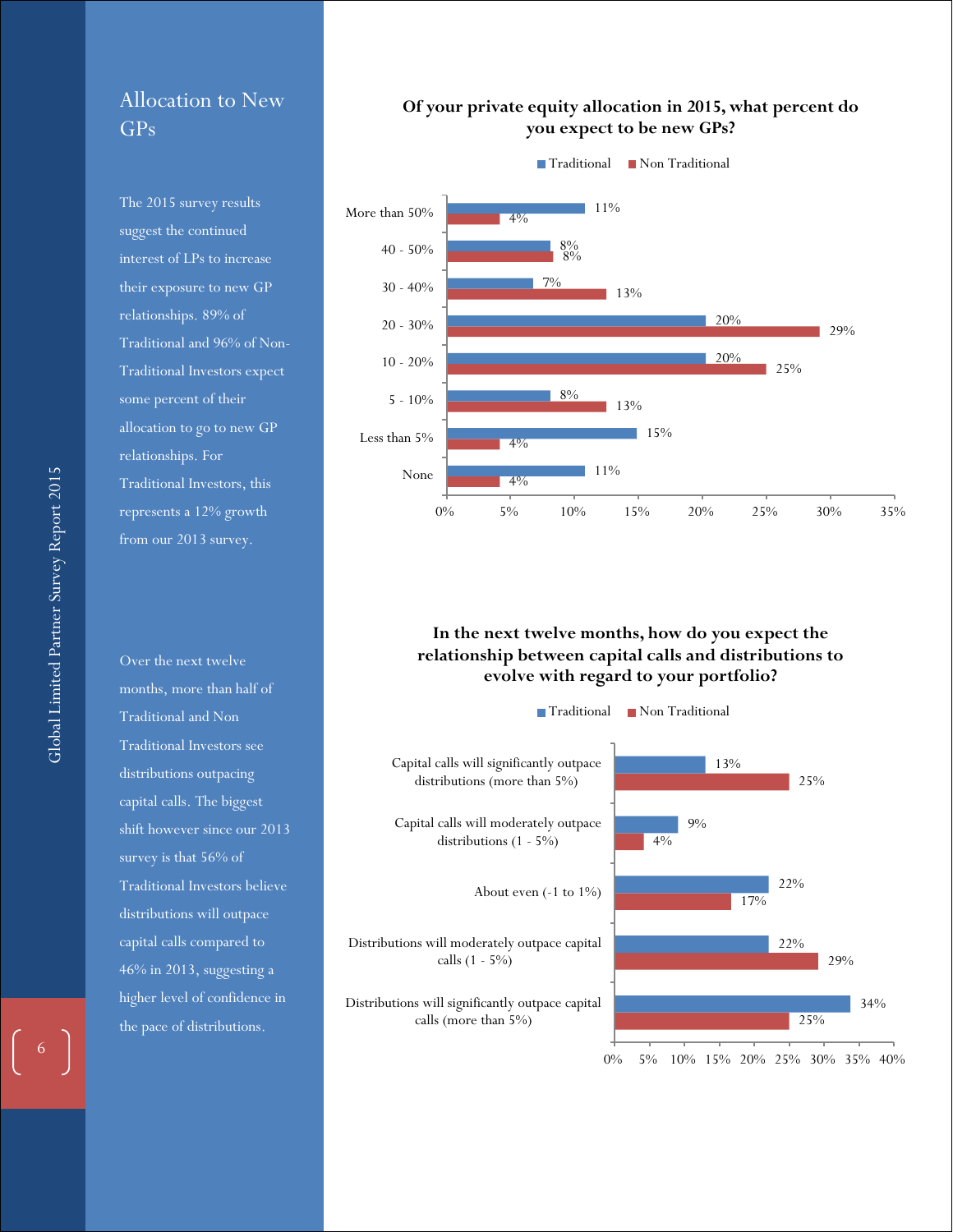#### **Which of the following geographies do you find most attractive for private equity allocation? (Rank top 3)**



Point Weighted Response

# Regional Appeal

Consistent with our past surveys, the US remains the most attractive region for Traditional and Non Traditional Investors to allocate for private equity. This year, the UK jumped to second place from third place in our previous survey. The following geographies that gained the most investor attention were Europe (excluding listed countries) and Scandinavia.

Overall, Canada gained 5 positions from tenth to fifth, and we saw China and Brazil continue to lose favor as attractive geographies for private equity investing.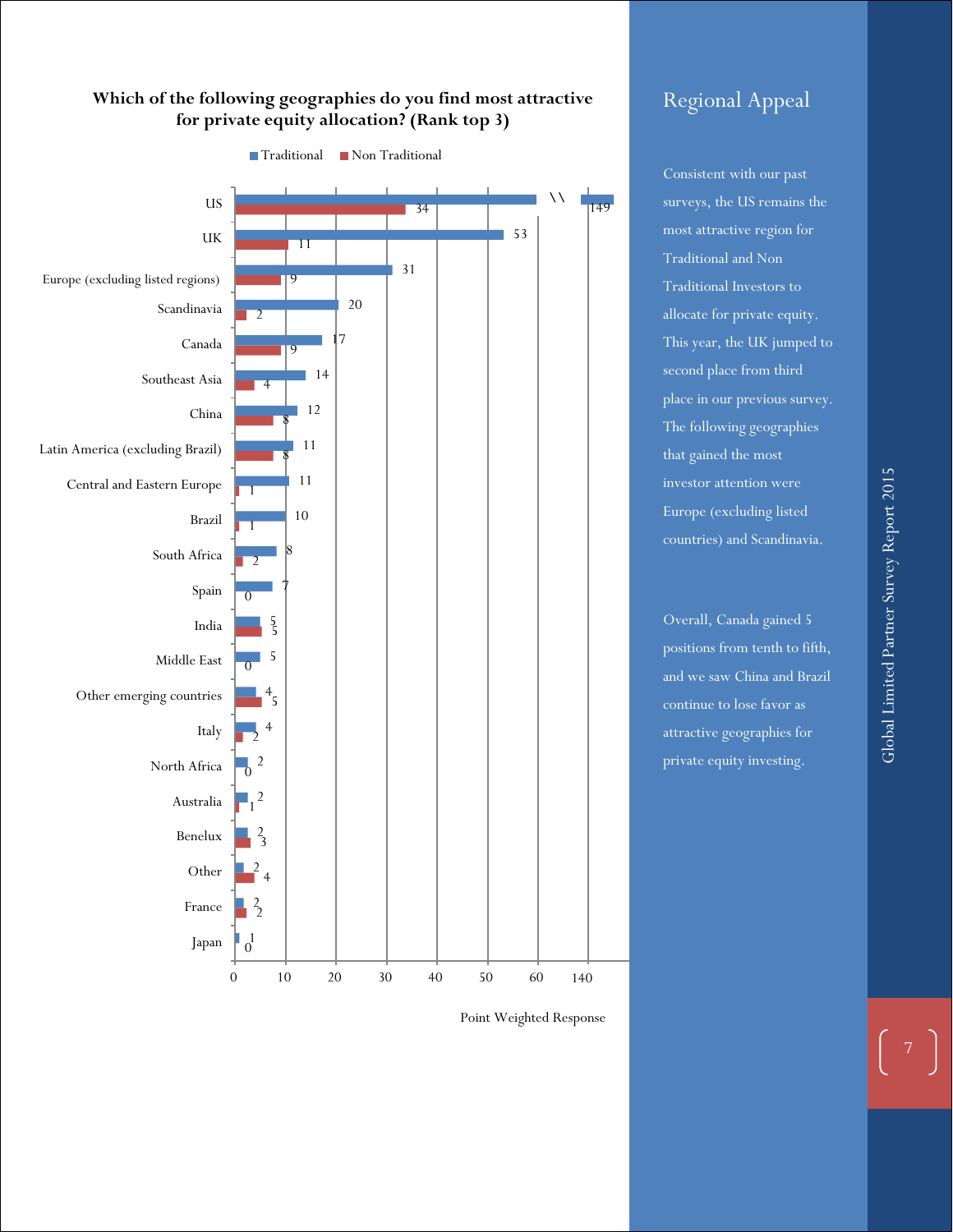# Emerging Markets

There has been a shift in  $\frac{d\hat{\theta}}{dt}$  interest within emerging markets since the  $2013$ survey. China jumped one  $\frac{1}{\pi}$  place to position itself as the .<br>most attractive region, while Southeast Asia lost three positions and went from first .<br>to fourth. Keep in mind that this survey went out prior to the market correction. Emerging Markets<br>There has been a shift in<br>interest within emerging<br>markets since the 2013<br>survey. China jumped one<br>place to position itself as the<br>most attractive region, while<br>Southeast Asia lost three<br>positions and went

India gained dramatic positive sentiment growing six positions from eighth to  $\epsilon$  second place.

In Latin America, Mexico made it to the top three, while brazil lost three places to become sixth. while Brazil lost three places

Investors showed more interest towards Eastern Europe, as it has jumped to number 5, from number 12 in 2013. Russia coming in last might not be surprising.

#### **Which do you think is the most attractive emerging market? (Rank top 3)**



Point Weighted Response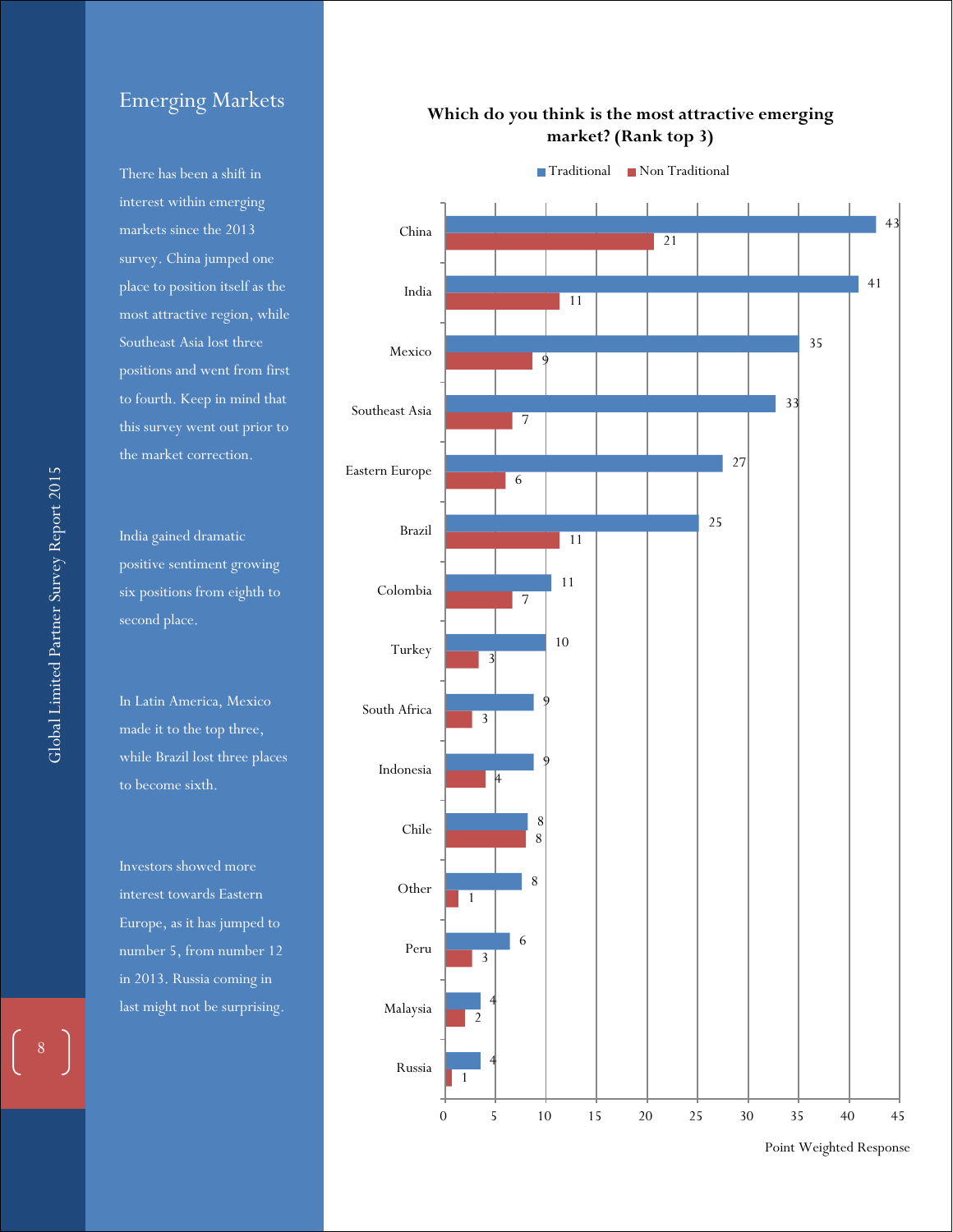#### **Regarding North America, which private equity strategy do you find most attractive? (Rank top 3)**



#### Traditional Non Traditional

Point Weighted Response

# North American Private Equity

Regarding North American the number of the same top of the same top of  $\frac{1}{\sqrt{2}}$ growth equity, middle middle market buyout are concerns large buyouts, market buyout was the clear private equity, our findings three most desired strategies for global LPs. In 2015, market buyout and lower almost tied in attractiveness, whereas in 2013, middle favorite.

Distressed debt jumped four positions since the last  $\text{survey},$  which is consistent with respondents overwhelming view that there will be a correction in the Credit Markets in the stage venture continues to stage venture as more near term. Early and late be viewed positively by LPs. However, since the last survey, early stage venture switched positions with late desirable.

of early stage venture.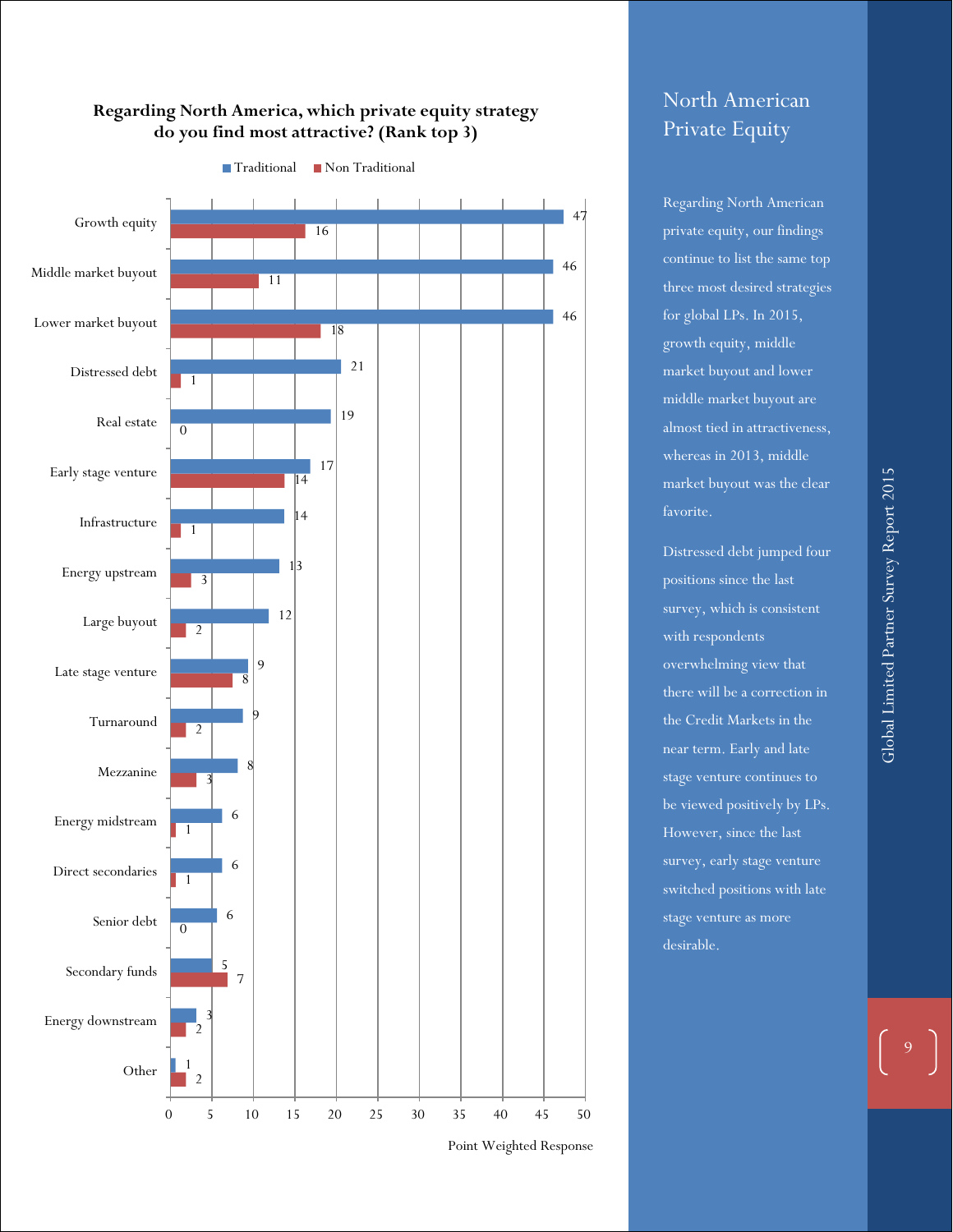# European Private Equity

European middle market buyout continues to be the most attractive strategy for global LPs. Growth equity jumped three positions to second place since our last

Furthermore, distressed debt opportunities in Europe continue to position itself as one of the most popular European private equity strategies, while Turnaround strategies have lost favor.

#### **Regarding Europe, which private equity strategy do you find most attractive? (Rank top 3)**



Global Limited Partner Survey Report 2015 Global Limited Partner Survey Report 2015

 $\boxed{10}$ 

Point Weighted Response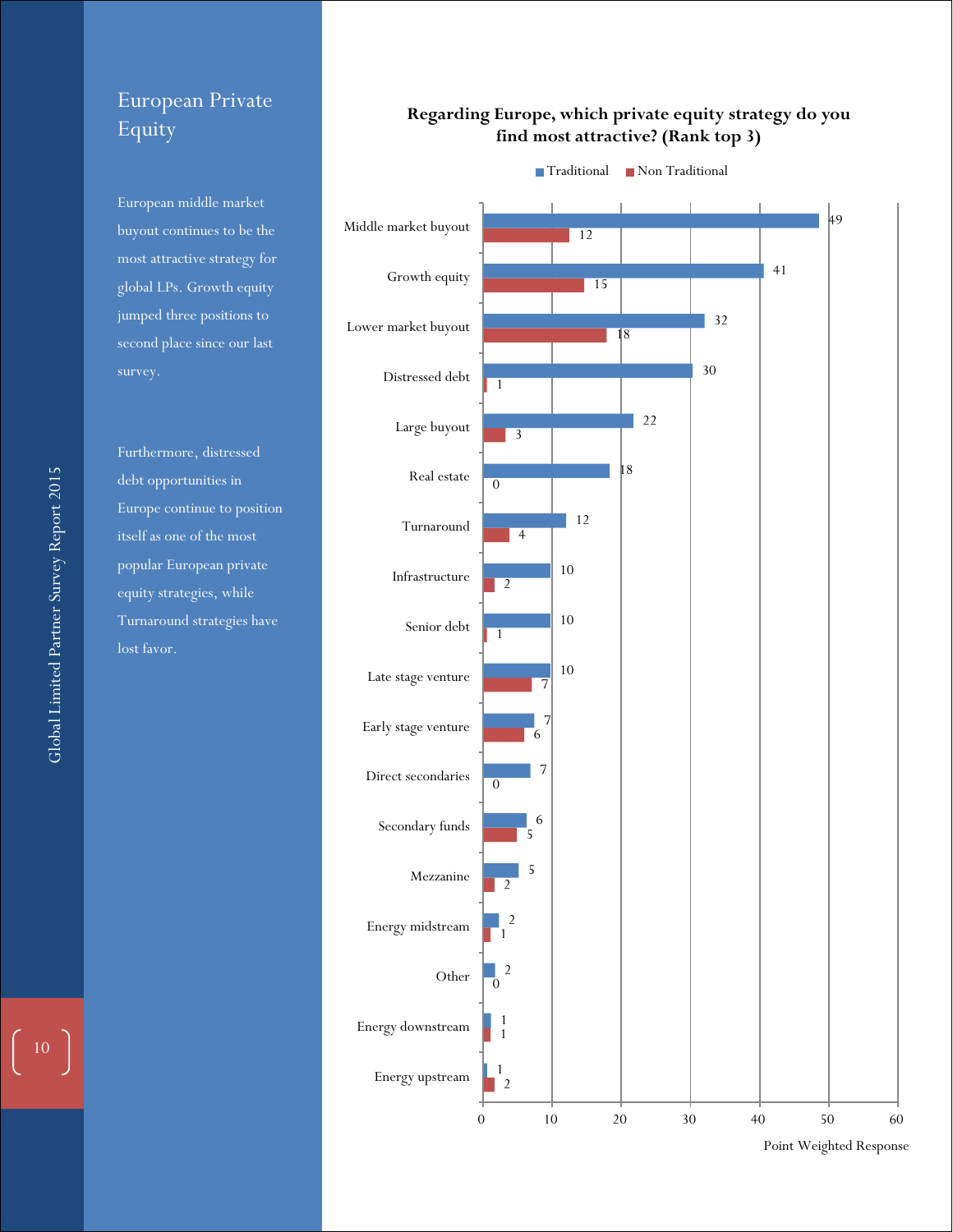



Point Weighted Response

# Asian Private Equity

Similar to our last survey, growth equity and middle market buyout continue to be the most popular private equity strategies in Asia.

Early stage venture gained positive sentiment and jumped six positions and now ranks as the third most attractive investment category.

Late stage venture took a negative turn since our last survey, dropping from the fifth to the tenth most attractive Asian strategy.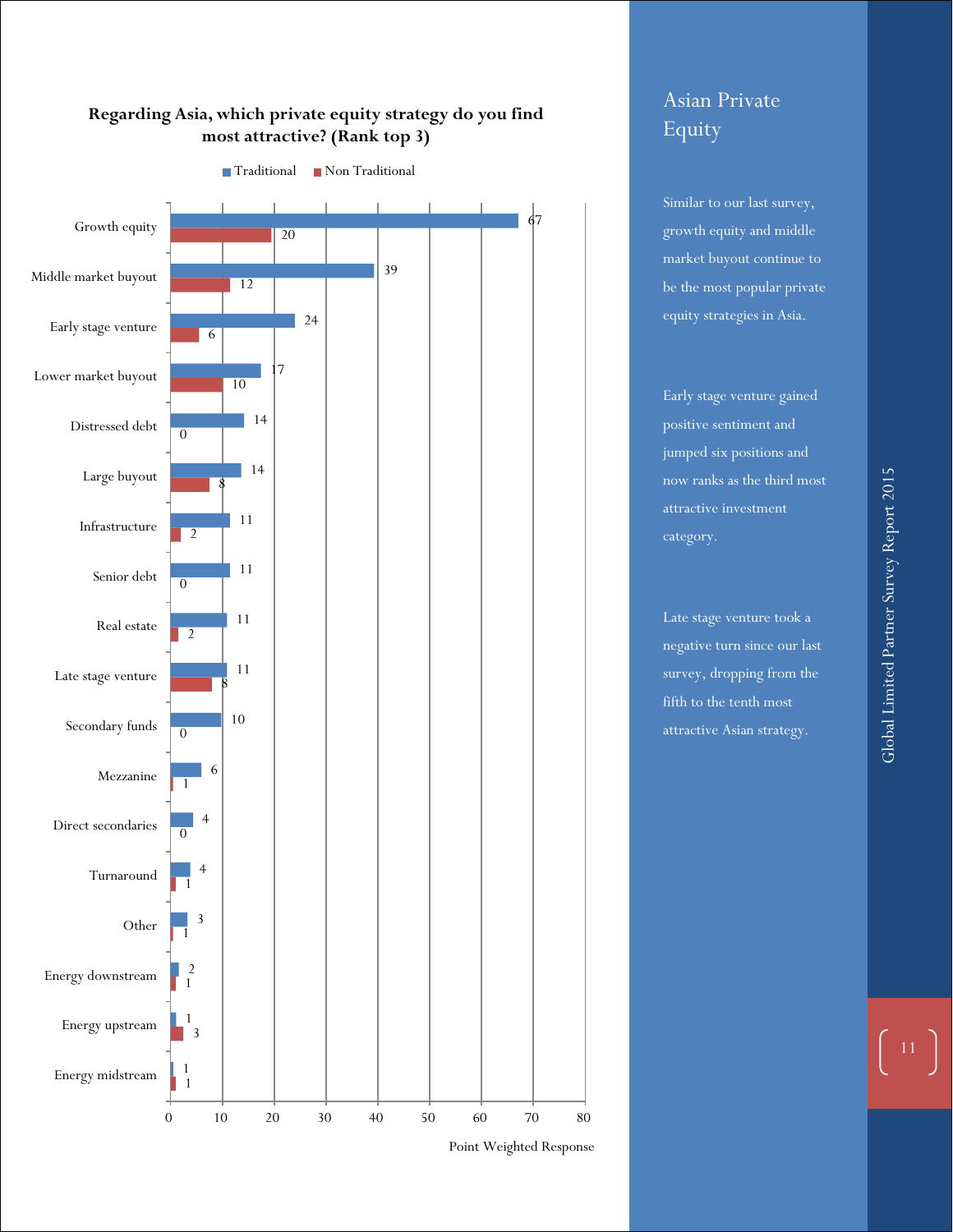# Private Equity Relationships and Values

There has been a dramatic shift in the number of private equity relationships managed by Traditional Investors. 63% of Traditional Investors increased their number of private equity relationships in the last year, compared to 33% from our last survey. Surprisingly, there is less consolidation even as the secondary market continues to provide price support.

Given the large allocation to the US markets and the performance of the public markets, the vast majority of Traditional and Non Traditional Investors have positive paper performance for 2015. Moreover, it is interesting to note that almost a half of Traditional and more than half of Non Traditional Investors saw NAV increases of greater than 10% YTD.

#### **How has the number of private equity relationships you manage changed relative to this time last year?**



![](_page_12_Figure_5.jpeg)

![](_page_12_Figure_6.jpeg)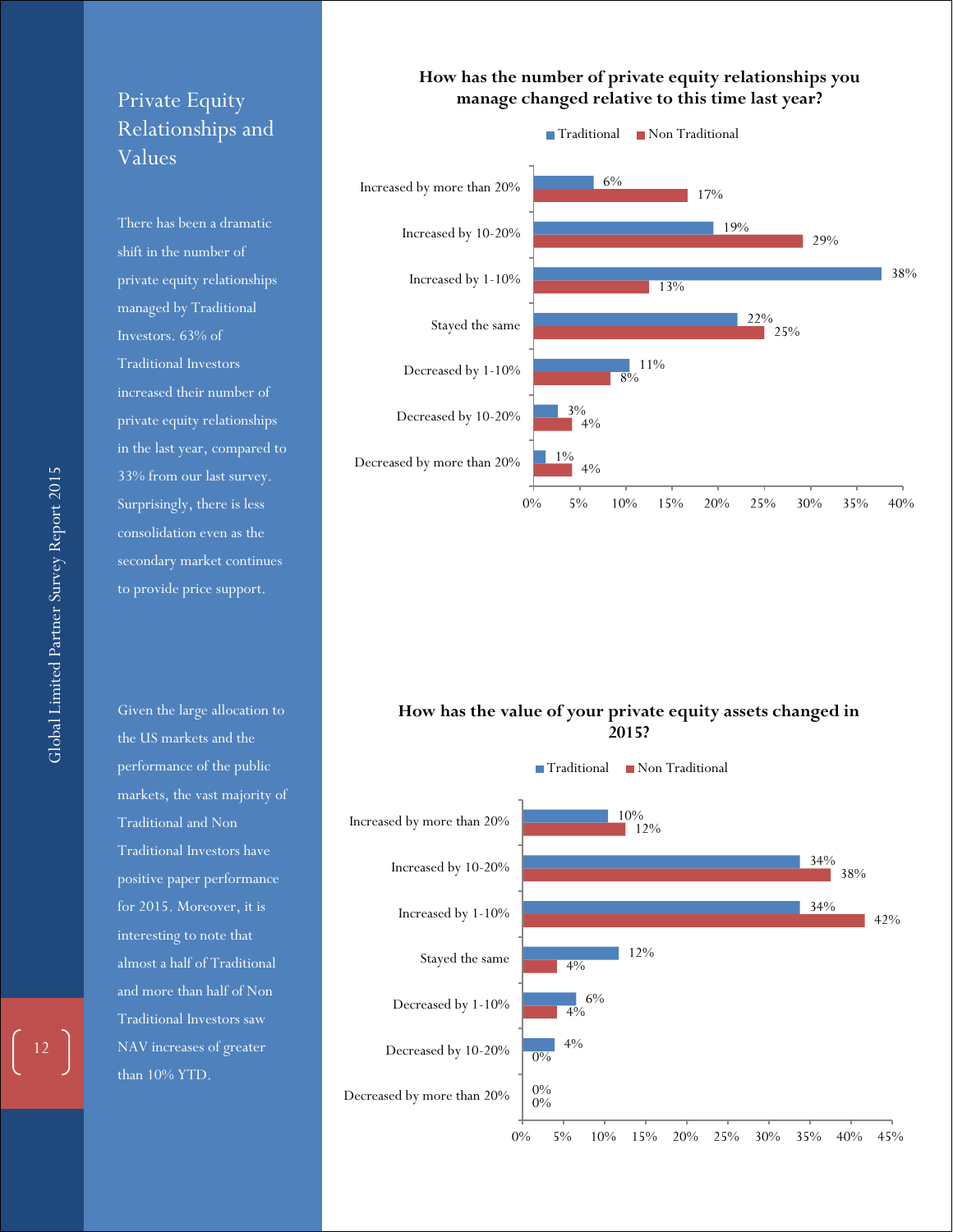#### **From your perspective, what are the major challenges facing investing in private equity? (Rank top 3)**

![](_page_13_Figure_1.jpeg)

Point Weighted Response

#### **Regarding US buyout, which part of the market do you find most compelling?**

![](_page_13_Figure_4.jpeg)

![](_page_13_Figure_5.jpeg)

# Challenges Facing Private Equity

This is the second time we asked investors their perspective on the major challenges facing investing in private equity. Overvalued targets and global macroeconomic conditions switched positions, as the latter was given the highest rank in our previous survey.

# US Buyout Market

We wanted to get LP's perspective regarding the US buyout market. 84% of Traditional Investors and 67% of Non Traditional Investors found small buyout and mid-market buyout as the most compelling segments.

That 33% of Non

Traditional Investors found the micro buyout segment most compelling, compared to only 10% of Traditional Investors could be a function of a few smaller dedicated fund of funds included as respondents.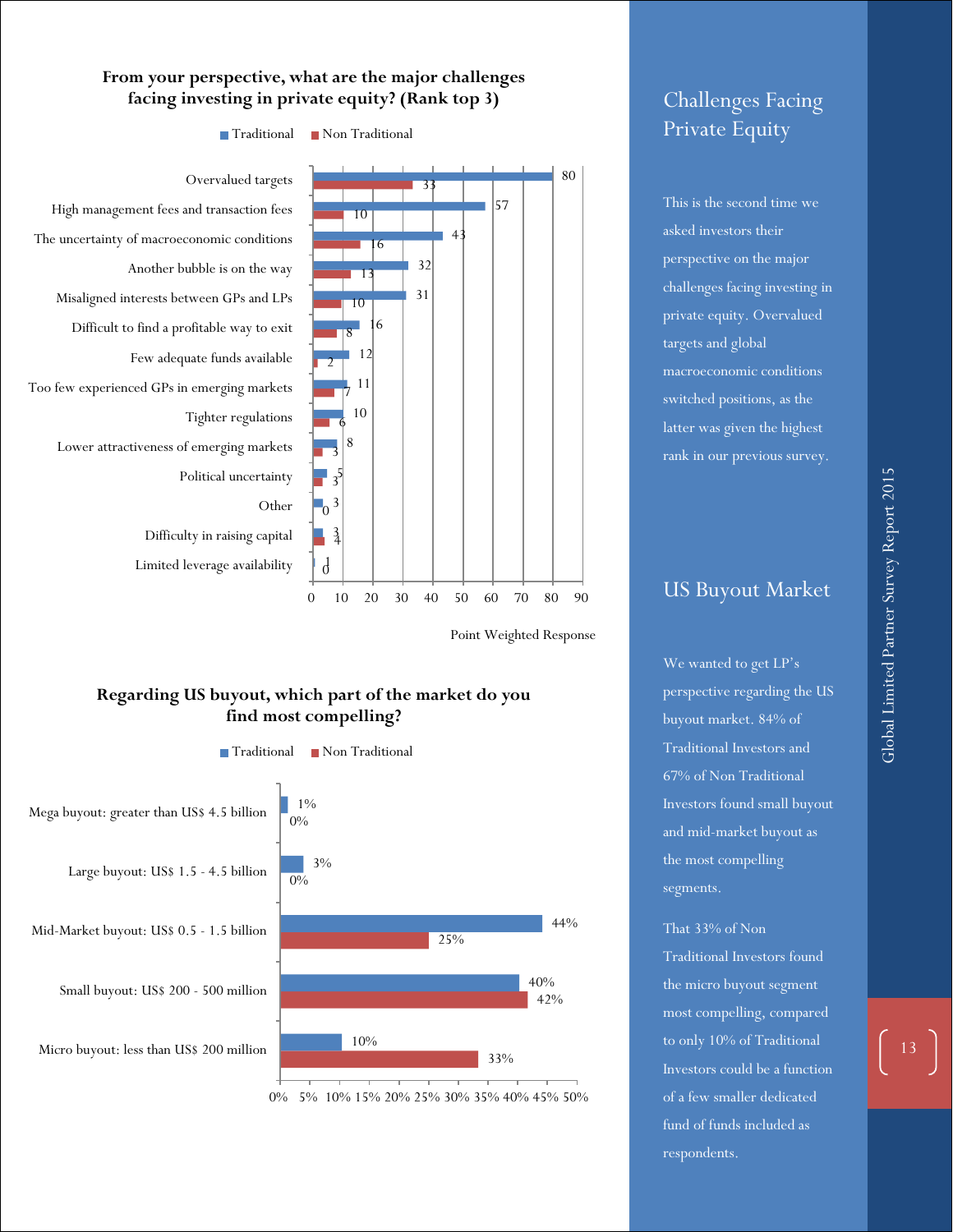# Secondary Allocations

We see a dramatic decrease in the percentage of Traditional Investors that have an allocation earmarked for secondary funds. 61% of Traditional Investors have less than 5% earmarked compared with 36% in 2013.

Inconsistent with our last survey, Traditional and Non Traditional Investors have earmarked less for secondary directs.

Traditional Investors that have none, or up to 5% earmarked grew to 83%, as compared to 64% previously. Non Traditional investors jumped to 75% from 52%.

#### **What percentage of your private equity allocation is earmarked to secondary funds?**

![](_page_14_Figure_5.jpeg)

#### **What percentage of your private equity allocation is earmarked to secondary directs?**

![](_page_14_Figure_7.jpeg)

 $\Big|$  14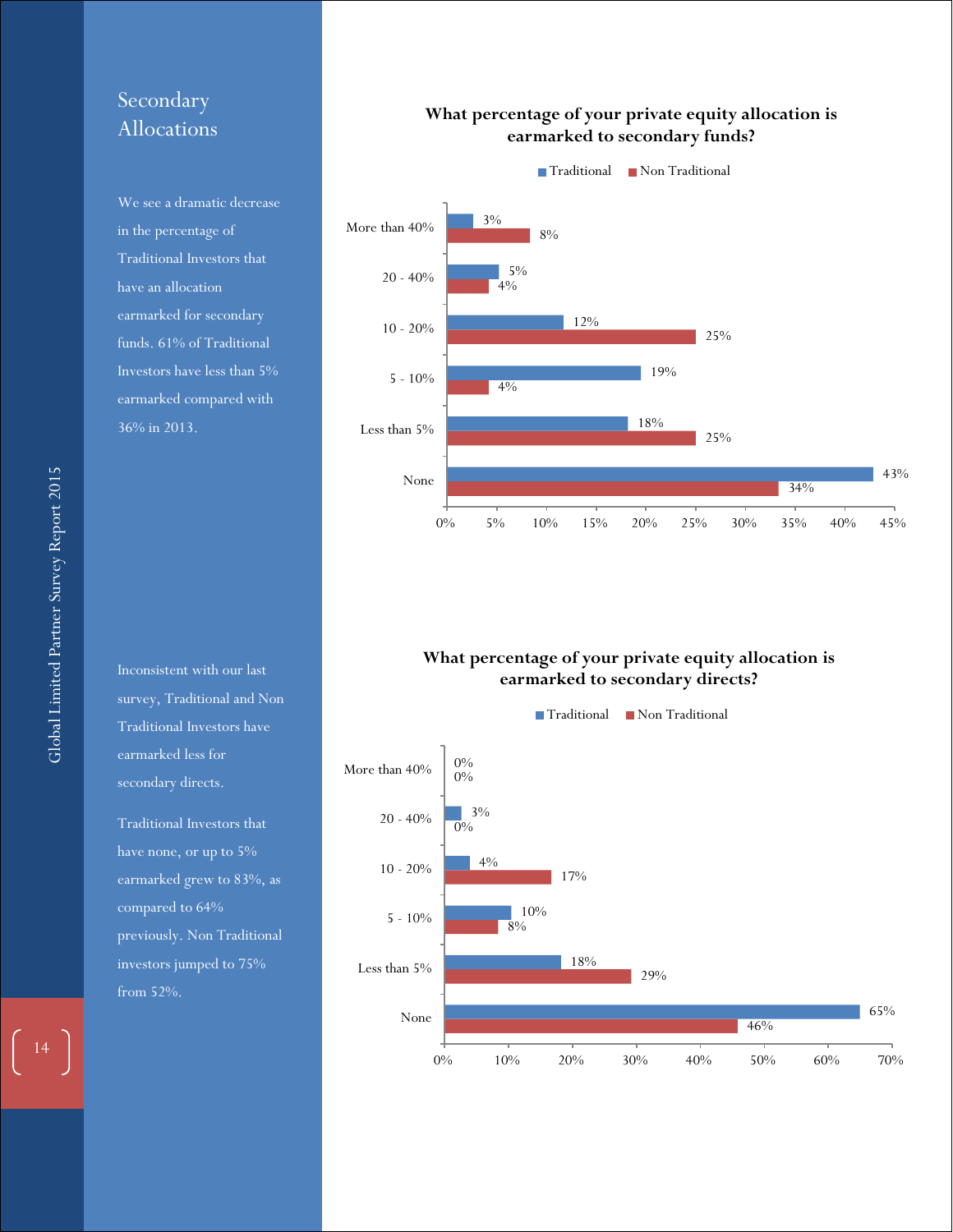#### **What is your estimation of total secondary deal volume for 2015?**

![](_page_15_Figure_1.jpeg)

#### **What type of secondaries have you purchased in 2015? (Tick all that apply)**

![](_page_15_Figure_3.jpeg)

# Secondary Deal Volume

Our 2015 LP Survey indicates that investors estimate a significantly large total secondary deal volume.

44% of Traditional Investors and 51% of Non Traditional Investors surveyed estimate the secondary deal volume over US\$ 20 billion versus 21% and 20%, respectively, compared to our last survey.

Purchased Secondaries

Both Traditional and Non Traditional investors surveyed indicate low interest levels, similar to 2013, in terms of purchasing secondary LP interests, direct assets and real estate interests. Secondary private equity LP interests remain the most popular instrument among investors investing in secondaries.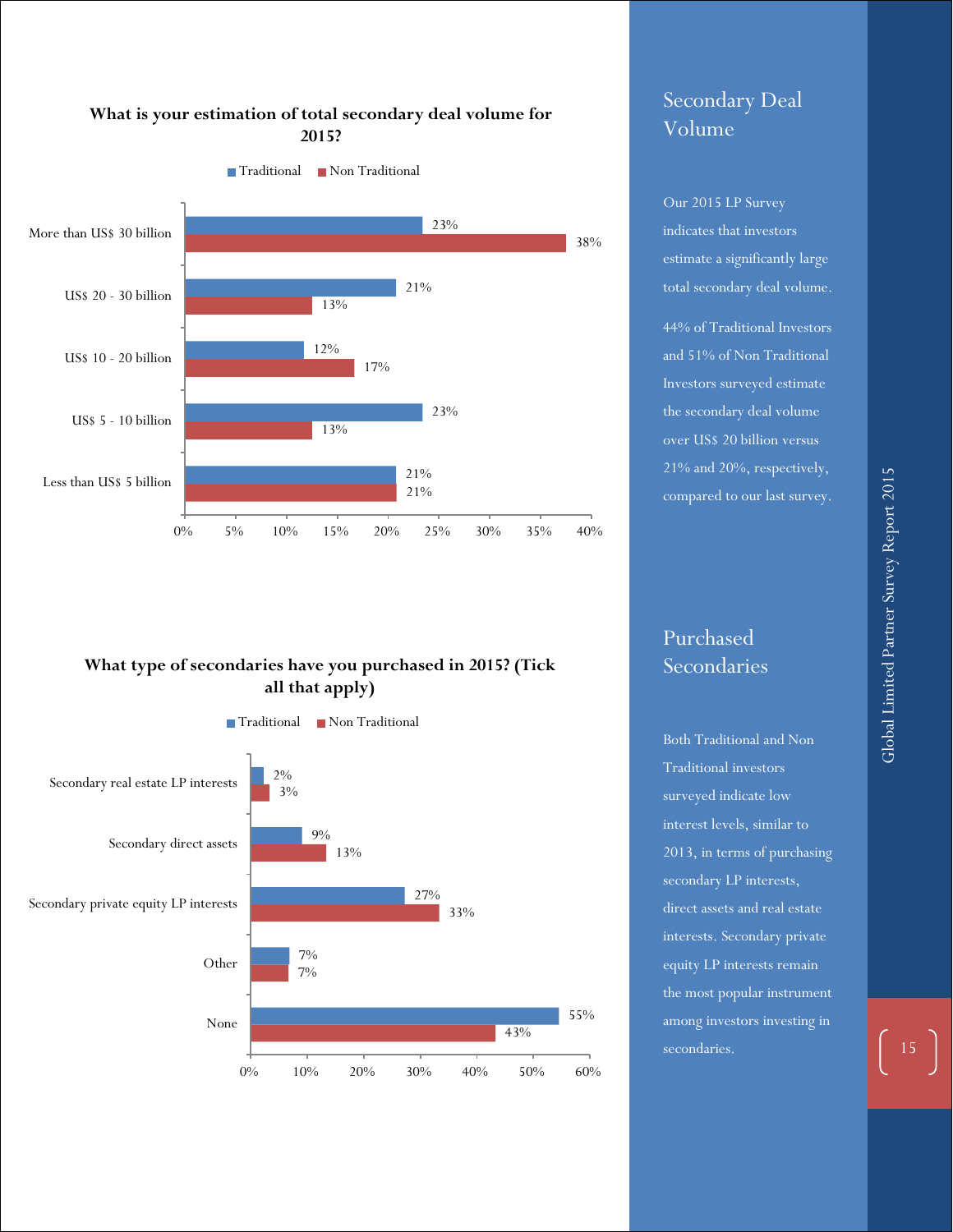How secondary purchases are executed among investors surveyed varies with the majority of transactions taking place through exclusive arrangements, followed by limited auctions.

# Secondaries on the Sell-Side

The percentage of investors surveyed who sold secondary LP interests is recovering from the significant drop we saw in our last survey – where figures were only 5% for Traditional Investors and 4% for Non Traditional.

#### **Follow above, how were the secondaries executed? (Tick all that apply)**

![](_page_16_Figure_4.jpeg)

#### **What type of assets have you sold on the secondary market in 2015? (Tick all that apply)**

![](_page_16_Figure_6.jpeg)

 $\boxed{16}$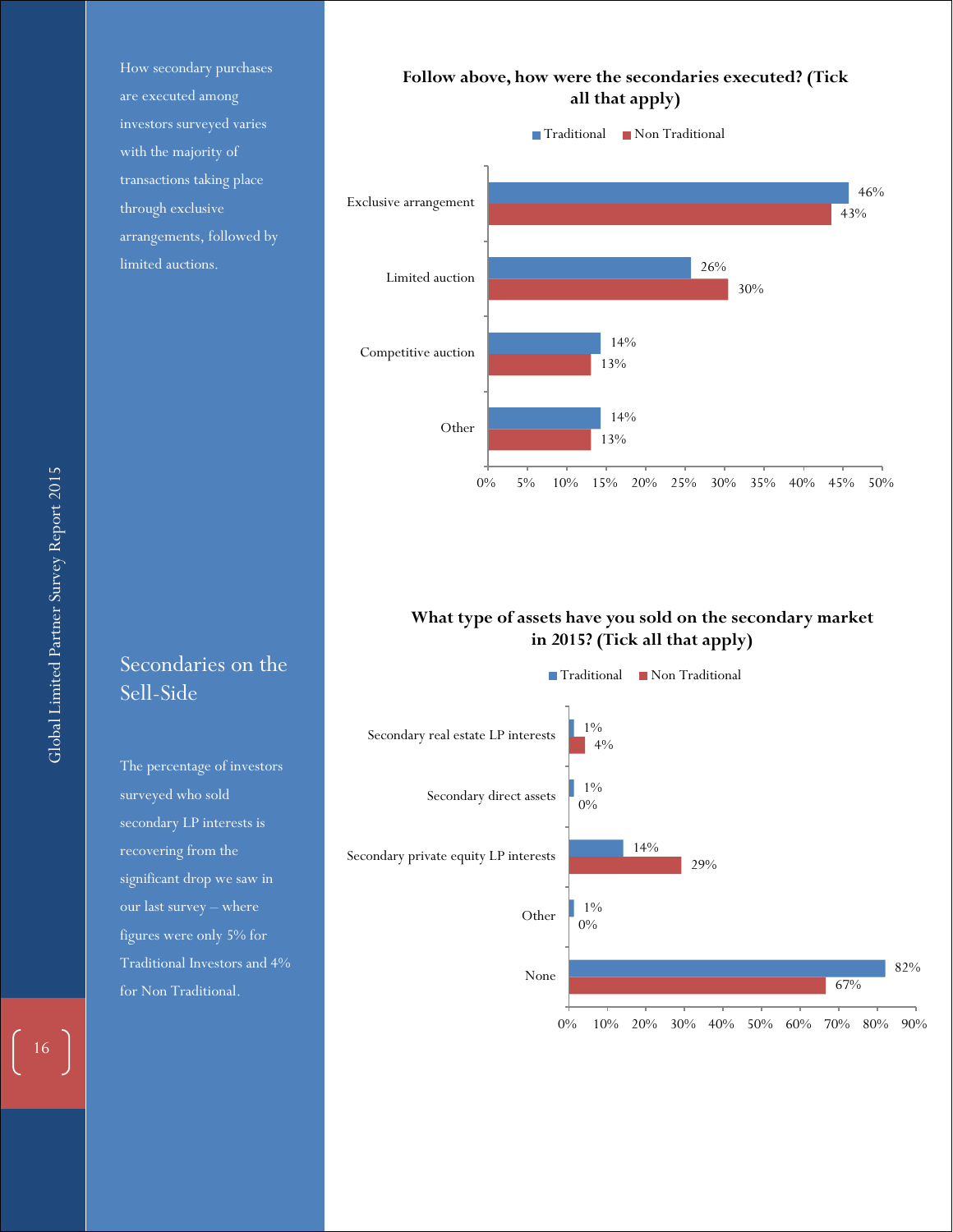#### **Follow above, how were the secondaries executed? (Tick all that apply)**

![](_page_17_Figure_1.jpeg)

**Have you invested in a first-time fund?**

![](_page_17_Figure_3.jpeg)

For sellers, competitive auction ranked as the most popular choice for secondary execution for Non Traditional Investors, unlike in our previous survey where exclusive arrangement ranked first. It is interesting to note that the percentage of Non Traditional Investors that sold secondary stakes through competitive auction is much larger than through which they have bought secondaries.

Global Limited Partner Survey Report 2015 Global Limited Partner Survey Report 2015

## First-Time Funds

Similar to our last survey, this year's results show a continued positive sentiment for first-time funds from both Traditional and Non Traditional Investors. The number of Traditional Investors surveyed that have made first time fund investments increased from 43% to 65% since our last survey.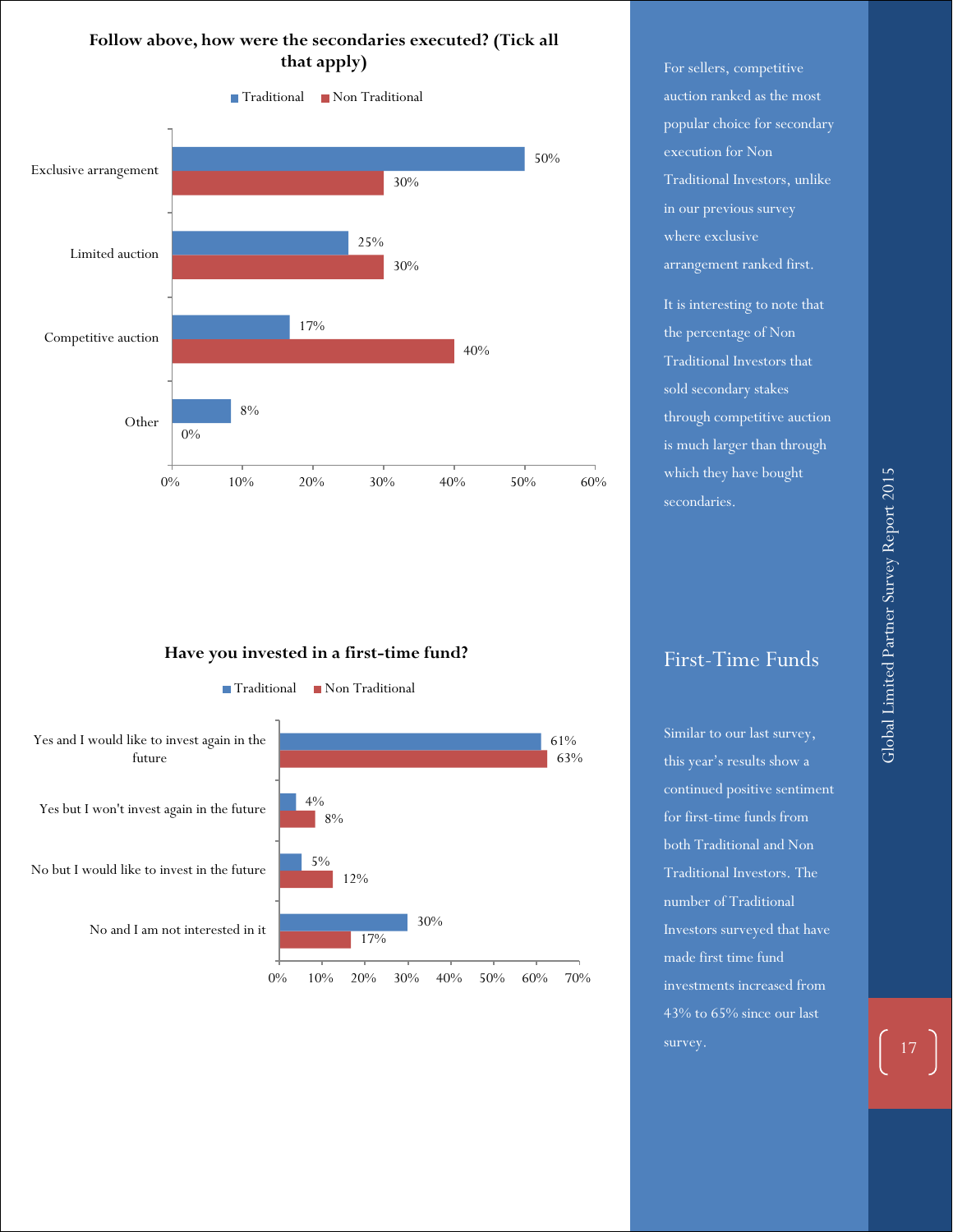#### Due Diligence

Both Traditional and Non-Traditional Investors continue to rank the investment team's prior track record and experience as the most important factors when performing due diligence on first time funds.

Investment process and structure jumped two positions versus our last survey, and ranked as the third most important factor in making an investment decision.

# Co-Investments Allocation

In creating the 2015 survey, we wanted to better understand LP's appetite towards co-investments as we see a trend of growing interest in this strategy.

Accordingly, the results show that more than half of investors surveyed are either actively or opportunistically co-investing. Only a fifth of investors showed no interest towards co-investments.

![](_page_18_Figure_6.jpeg)

![](_page_18_Figure_7.jpeg)

Point Weighted Response

#### **Which of the following best describes your appetite towards co-investments?**

![](_page_18_Figure_10.jpeg)

Global Limited Partner Survey Report 2015 Global Limited Partner Survey Report 2015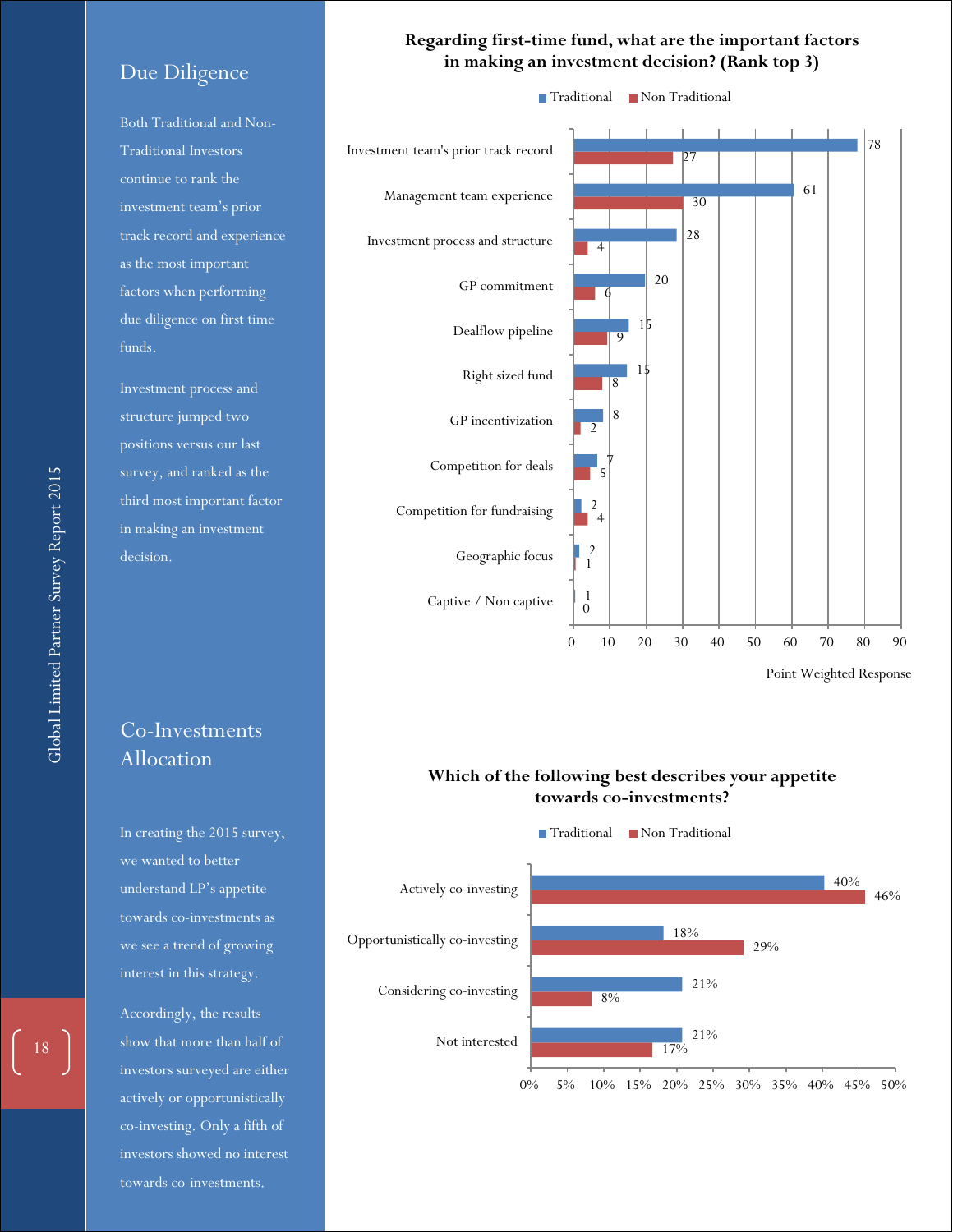#### **What do you believe the amount you allocate to coinvestments in 2015 relative to 2014 will be?**

![](_page_19_Figure_1.jpeg)

#### **From your perspective, what are the major reasons to pursue a co-investment? (Rank top 3)**

![](_page_19_Figure_3.jpeg)

Furthermore, 60% of Traditional Investors and 54% of Non Traditional Investors expect to increase their allocation towards coinvestments.

Only 4% of Traditional Investors expect their allocation in co-investments to decrease.

# Factors for Co-Investments

Not surprisingly, lower fees and higher returns were ranked as the two main reasons for LPs to pursue a co-investment.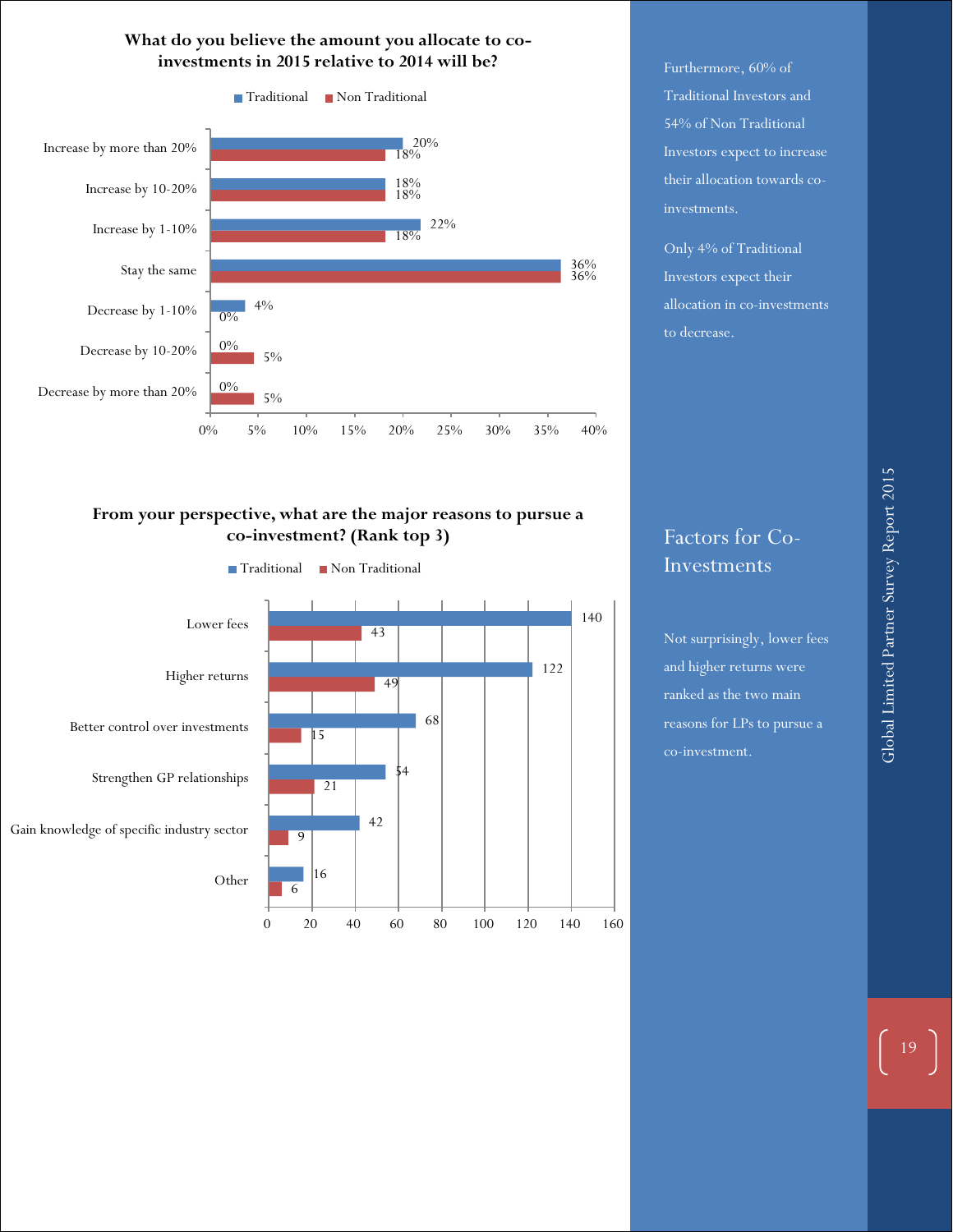#### **How do you think the US public markets are valued?**

# US and European Public Markets

Similar to our last survey, the results show a consistent opinion from participants that the US public equity markets are currently between fairly valued and overvalued. It is interesting to note, however, the degree of overvaluation. In 2013, 35% of Traditional Investors thought the public markets were overvalued, in 2015 it's 69%.

Not surprisingly, in contrast to the US markets, only 40% of Traditional Investors thought the European markets were overvalued.

![](_page_20_Figure_4.jpeg)

#### **How do you think the European public markets are valued?**

![](_page_20_Figure_6.jpeg)

■ Traditional ■ Non Traditional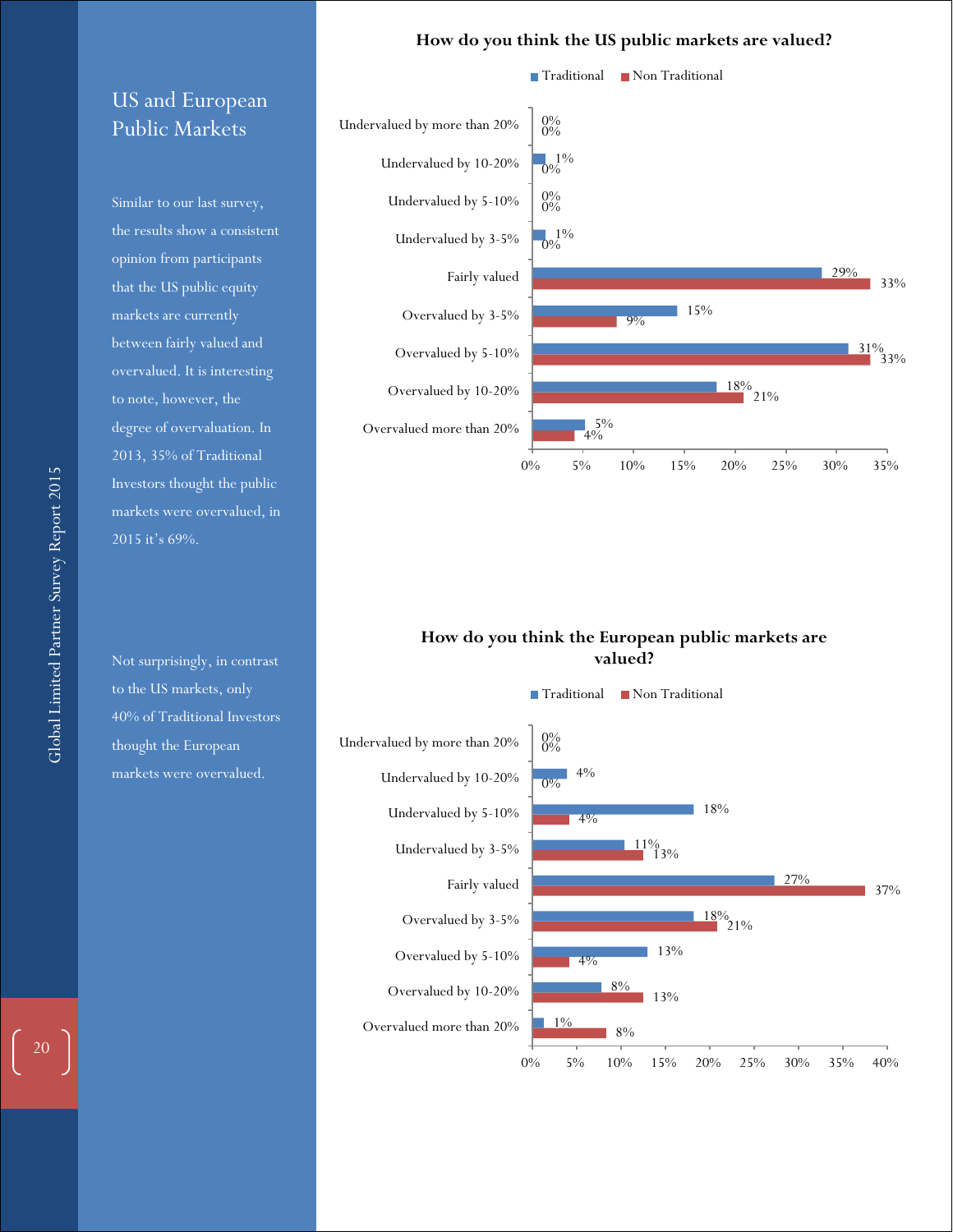![](_page_21_Figure_0.jpeg)

![](_page_21_Figure_1.jpeg)

# Asian Public Markets

Overall, Asian public equities are perceived to be more overvalued than European, but less than North American. More than twice as many respondents believe the Asian markets are overvalued relative to 2013.

#### **In general, how do you think privately-held Technology companies are valued in the US?**

![](_page_21_Figure_5.jpeg)

# Privately-held Technology Companies

We wanted to get LP's perspective on valuations regarding privately-held technology companies.

Results were fairly similar across Traditional and Non Traditional Investors. Less than 21% of respondents believe the sector to be between fairly valued and undervalued. On the other hand, one quarter of respondents believe the sector to be overvalued by more than 20%.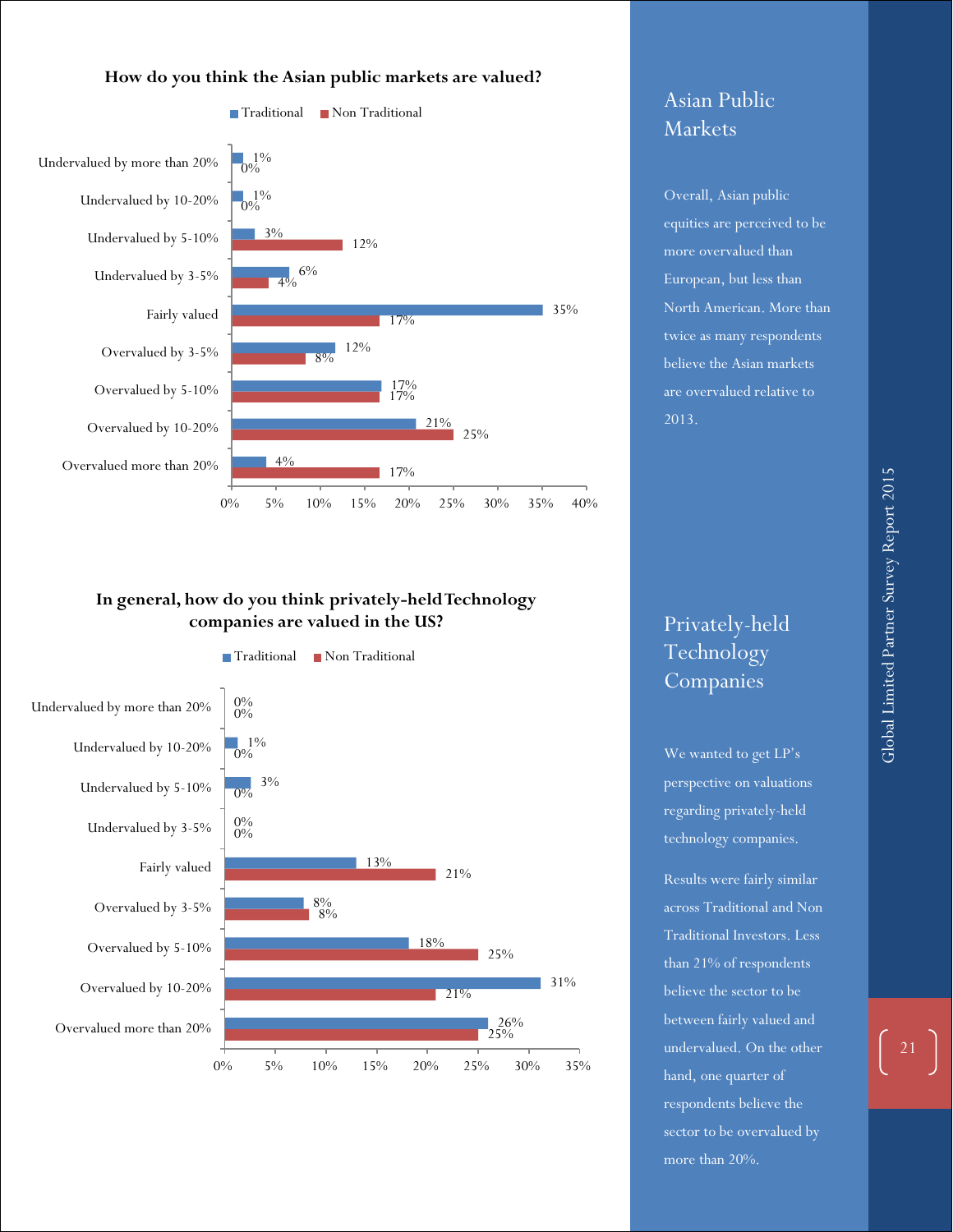## US Credit Markets

We polled participating LPs regarding the possibility of a correction in the US Credit markets.

Surprisingly, the results show that the vast majority of investors do expect a correction. Moreover, at least three quarters of the respondents expect the correction in the next two

## Allocations to Venture Capital

The 2015 LP Survey shows a large increase of investors currently allocating to Venture Capital strategies. With 67% and 63% of Traditional Investors and Non Traditional Investors allocating in 2015 versus 41% and 44% of Traditional Investors and Non Traditional Investors for 2013. Interestingly, today 36% of Traditional Investors expect to increase their allocation, while only 9% did in 2013.

#### **Do you expect there will be a correction in the US Credit Markets?**

![](_page_22_Figure_6.jpeg)

#### **Do you currently allocate to venture capital strategies?**

![](_page_22_Figure_8.jpeg)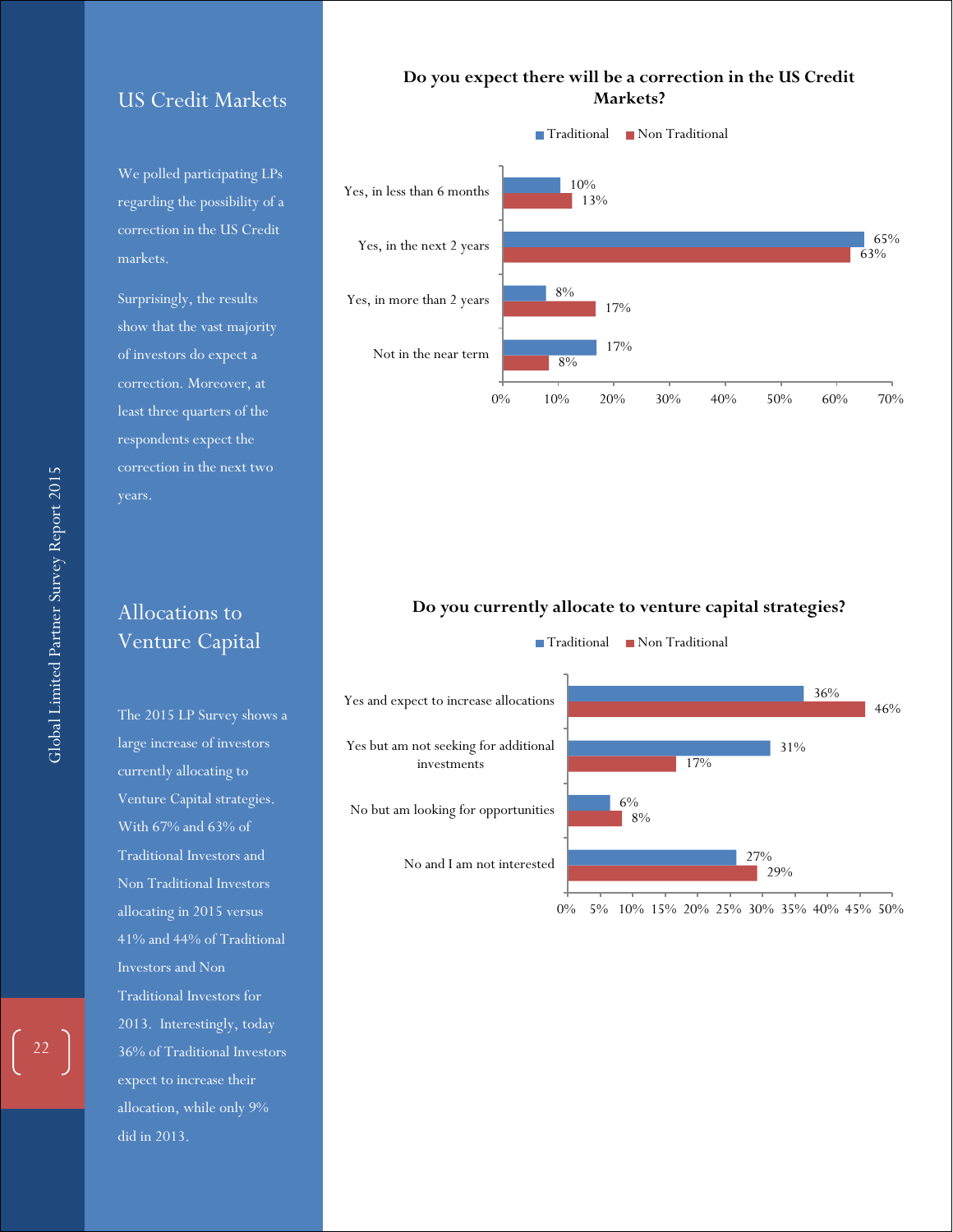#### **What do you believe the amount you allocate to venture capital in 2015 relative to 2014 will be?**

![](_page_23_Figure_1.jpeg)

#### **Regarding Energy, how has your allocation changed relative to this time last year?**

![](_page_23_Figure_3.jpeg)

Within the increase of Venture Capital allocations, in 2015, a dramatic 12% of Traditional Investors expect to increase their allocation to Venture Capital by more than 10%, as compared with only 1% in 2013.

Overall, only a small percentage of surveyed respondents will decrease their Venture Capital allocation.

Allocation to Energy

Not surprisingly, given the energy market has corrected since our last survey and oil prices are hitting six-year lows, the percentage of Traditional Investors have increased their allocation to energy from 20% to 31% and Non Traditional Investors have increased it twofold from 24% in 2013 to 49% in 2015.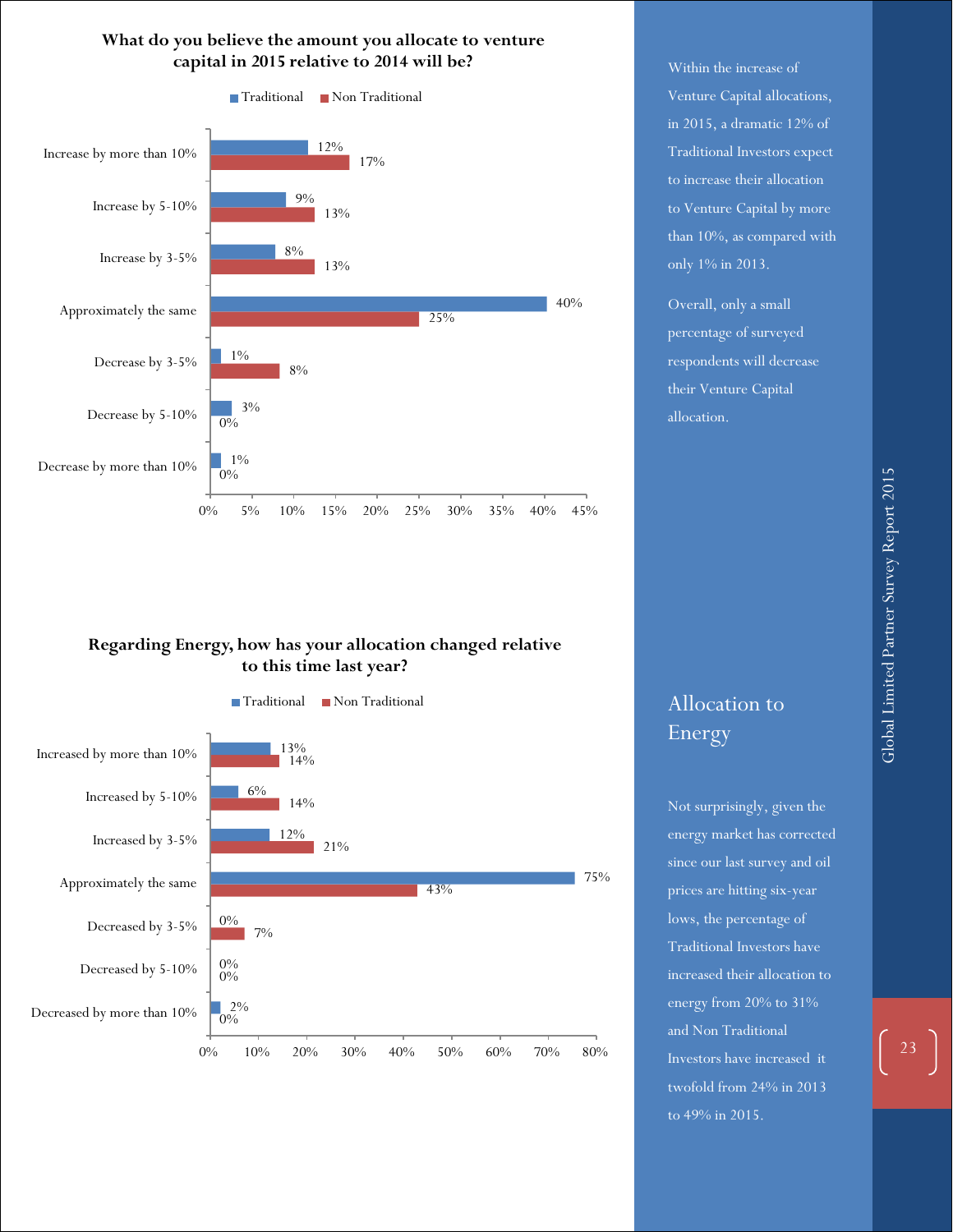We see a fairly consistent responses across strategies. It's surprising to see the relative attractiveness of renewables and cleantech given the low oil prices.

#### **Regarding Energy, which private equity strategy do you find most attractive? (Rank top 3)**

![](_page_24_Figure_2.jpeg)

**How much of the AUM is committed to private debt strategies?**

![](_page_24_Figure_4.jpeg)

# Allocation to Private Debt Strategies

While creating the 2015 survey, we wanted to get a perspective from LPs regarding their allocation to private debt.

We found that close to three quarters of Traditional Investors and more than two thirds of Non Traditional Investors, have an allocation for this strategy.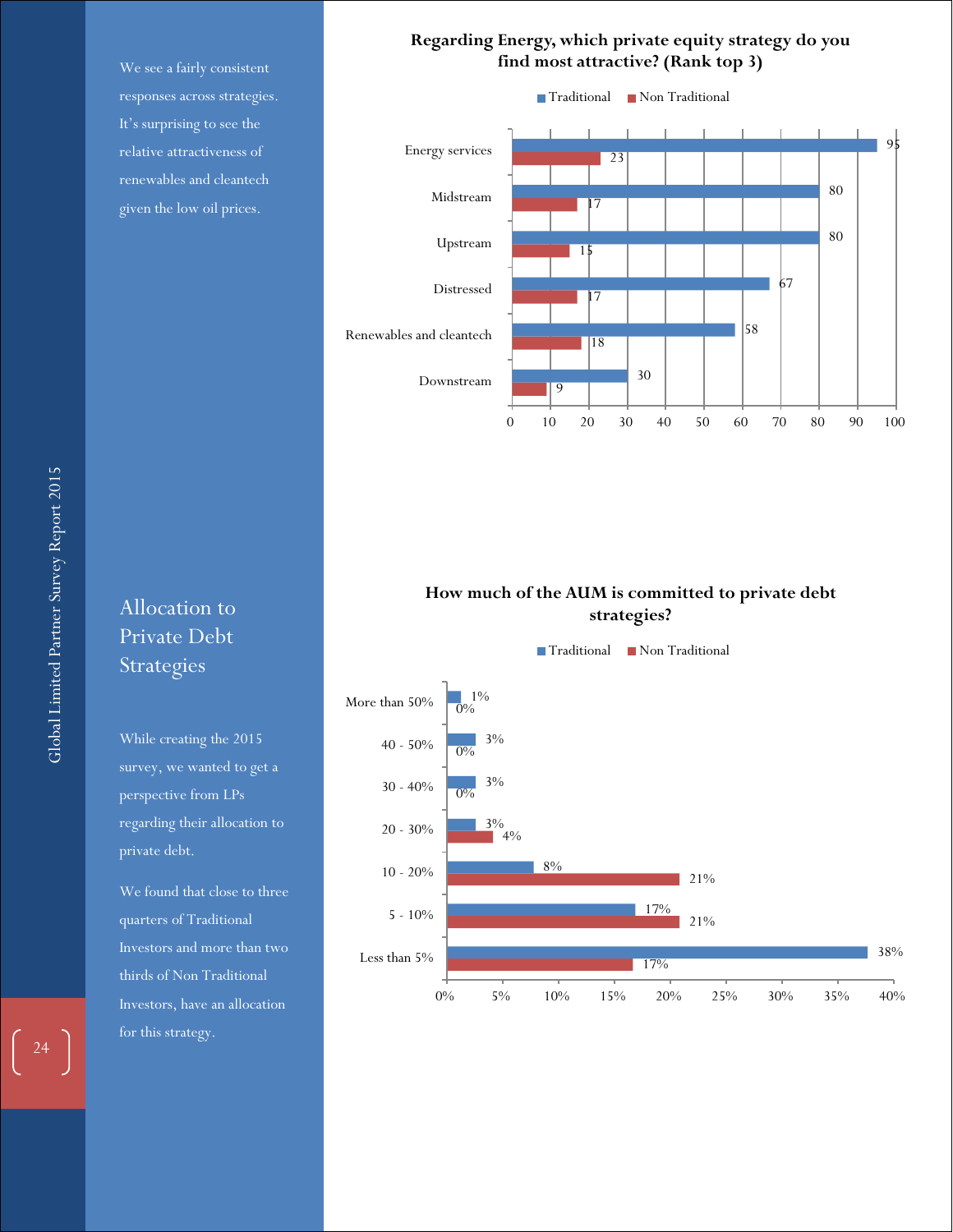![](_page_25_Figure_0.jpeg)

Approximately 25% of the surveyed Traditional Investors are currently below their target allocation for private debt. On the other hand, only 8% of Traditional Investors are overallocated.

#### **Which types of private debt strategy do you find most attractive? (Tick all that apply)**

![](_page_25_Figure_3.jpeg)

Consistent with the view on the correction in the credit markets in the near term, Traditional Investors ranked distressed debt as the most attractive private debt strategy, while Non Traditional Investors ranked subordinated/mezzanine as most attractive. Senior debt ranked second for all respondents.

Global Limited Partner Survey Report 2015 Global Limited Partner Survey Report 2015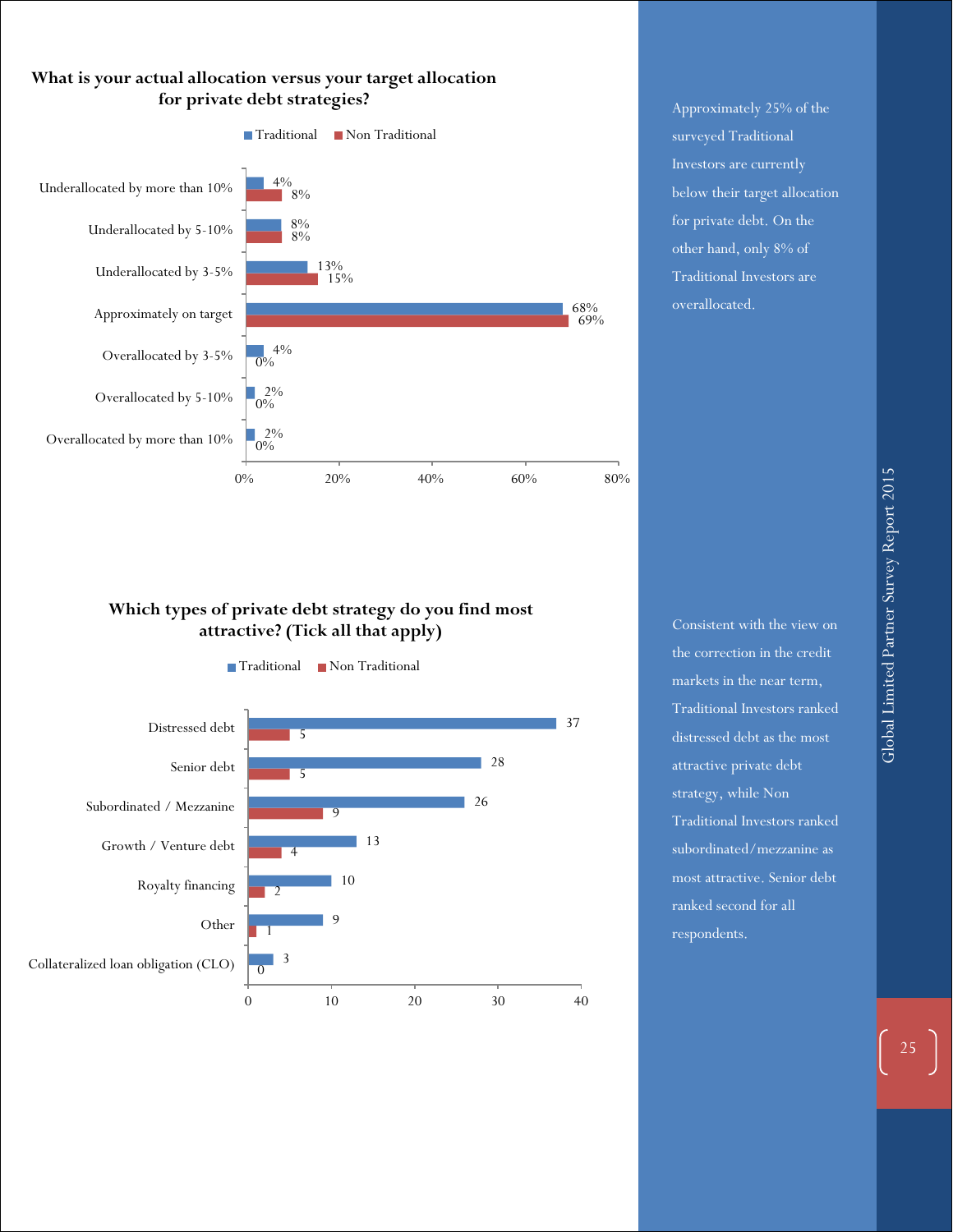The survey results established 8% net as the minimum return hurdle for most LPs. It is surprising to see 18% of Traditional Investors requiring a 14% net return hurdle in this environment.

![](_page_26_Figure_1.jpeg)

![](_page_26_Figure_2.jpeg)

#### **For European Institutions only: Has the Alternative Investment Fund Managers Directive (AIFMD) impacted your target allocations for private equity?**

![](_page_26_Figure_4.jpeg)

Alternative Investment Fund Managers Directive (AIFMD)

The AIMFD is a directive in European Union law that regulates European fund managers and seeks increasing transparency as well as tighter supervision.

We wanted to assess the impact of the AIFMD in the allocation to private equity in our European LP respondents and found that overall, Non Traditional Investors were more impacted than Traditional Investors.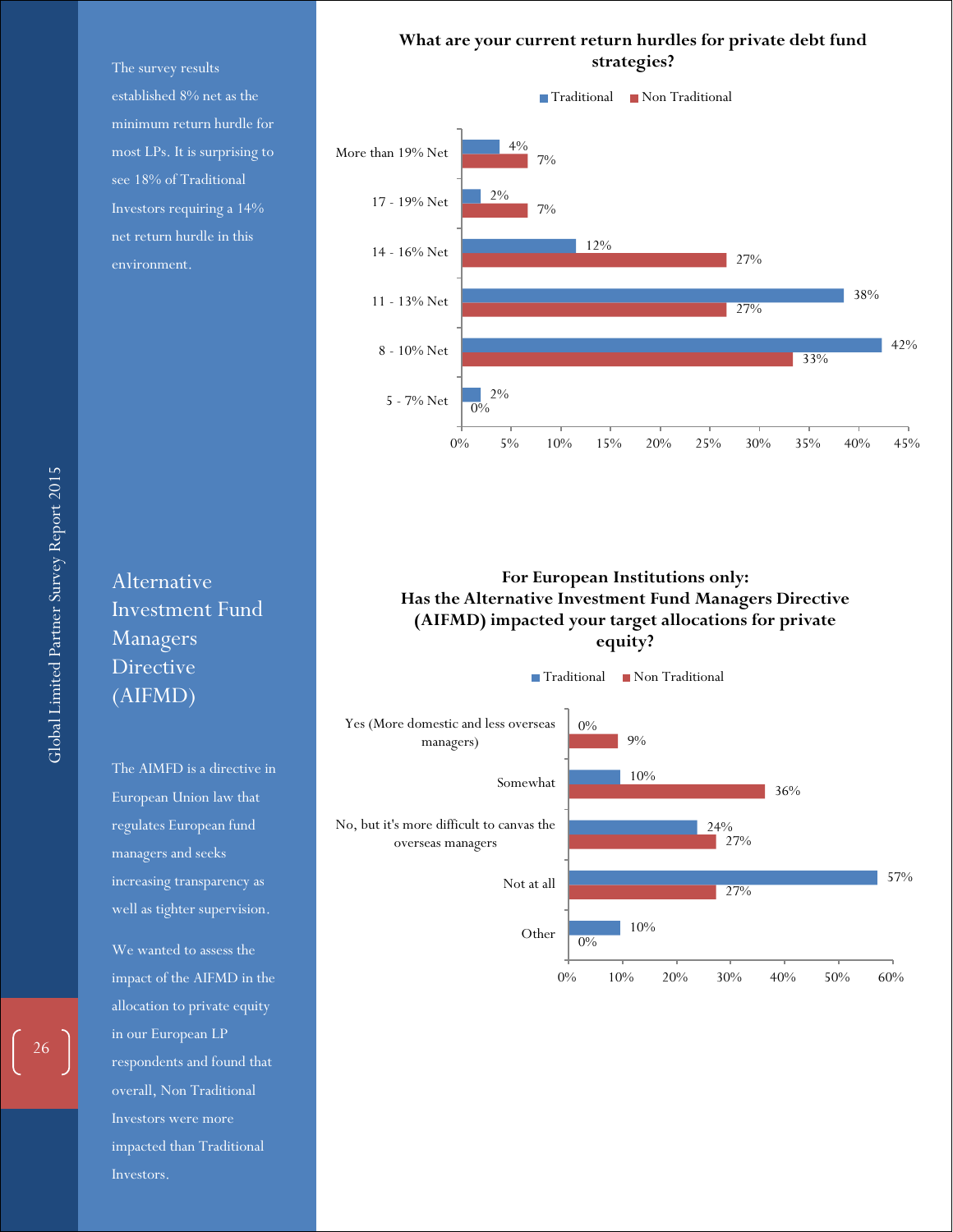# BRIGHT HARBOR ADVISORS

#### **NEW YORK**

1271 Avenue of the Americas 43rd Floor New York, NY 100 2 0 **USA** 

+1 (646) 278 4759 john.elliott@brightharboradvisors.com

#### **DENVER**

4600 South Syracuse, 9th Floor Denver, CO 80237 USA

+1 (720) 593 6644 brett.nelson@brightharboradvisors.com

#### **LOS ANGELES**

1901 Avenue of the Stars, 200 Los Angeles, CA 90067 USA

+1 (310) 694 5995 ian.schuler@brightharboradvisors.com

# Bright Harbor Advisors

Bright Harbor is a management -owned company with offices in New York, Denver and Los Angeles, providing research driven private markets advisory to GPs and LPs worldwide through its team of dedicated professionals.

#### **Fundraising**

Bright Harbor has a competitive focus on fund sizes between \$100 million and \$1.5 billion. Our LP relationships encompass all institutional investor types including foundations, endowments, public and private pensions, family offices and HNW individuals.

#### **Secondary Advisory**

Bright Harbor acts as a fiduciary advisor, helping execute transactions of direct assets and limited partnership interests with a tailored process dependent upon seller objectives and constraints.